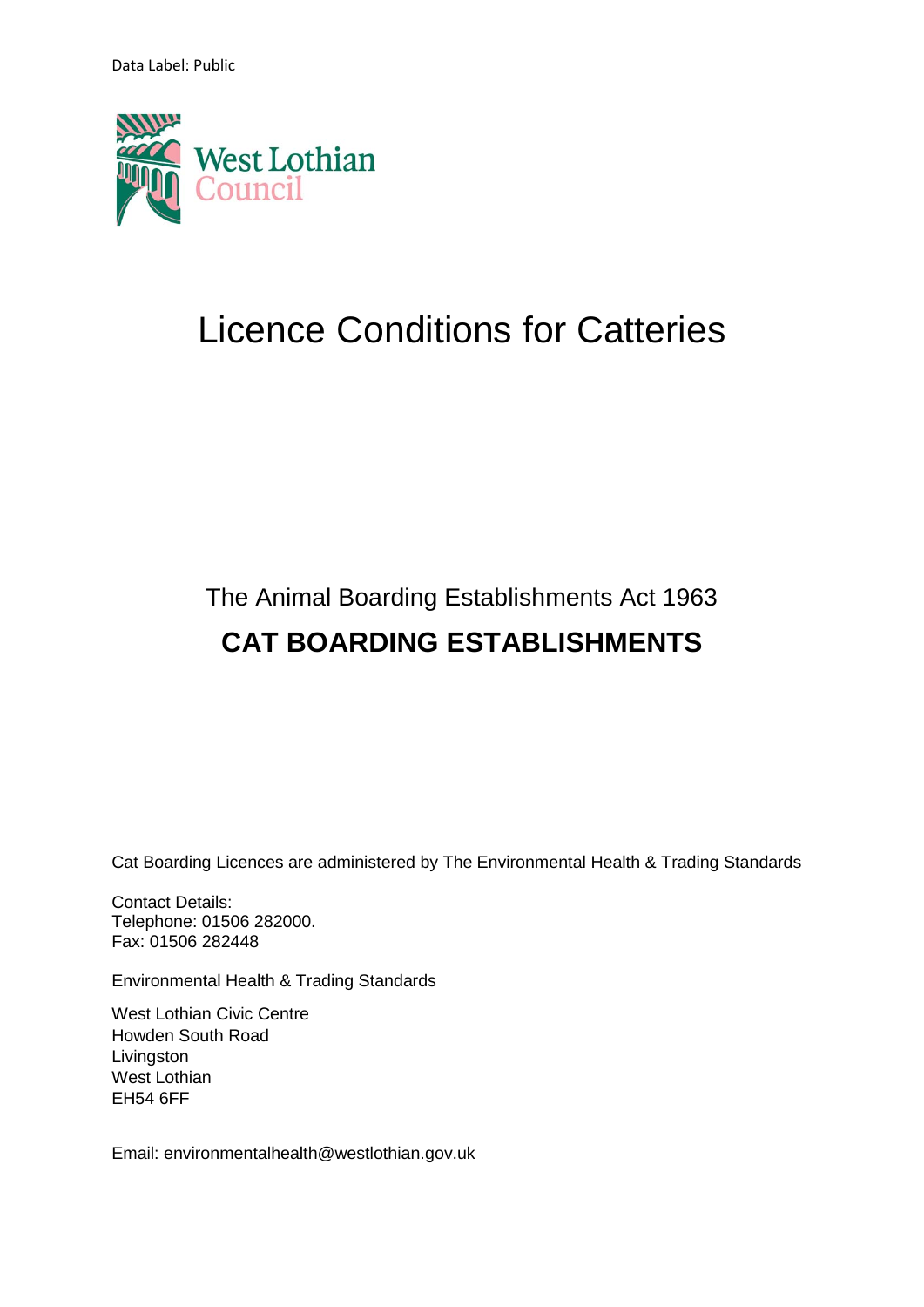## **The main legal requirements**

There are two main pieces of legislation that attention should be drawn to, namely; the Animal Boarding Establishments Act 1963, and the Animal Health & Welfare (Scotland) Act 2006.

#### **Animal Boarding Establishments Act 1963**

The 1963 Act requires anyone who wishes to keep a boarding establishment to be licensed by the local authority and abide by the conditions of the licence. If they do not they are in breach of the law.

In particular the local authority will consider the ability of the establishment to ensure: • accommodation is suitable as respects construction, size, number of occupants, exercising facilities, temperature, lighting, ventilation and cleanliness,

• adequate supply of suitable food, drink and bedding material for the animals and that they are adequately exercised, and visited at suitable intervals,

• all reasonable precautions are taken to prevent and control the spread of infectious or contagious diseases, including the provision of isolation facilities,

• appropriate steps are taken for the protection of animals in the case of fire or other emergency,

• a detailed register is maintained of any animals received into the establishment that is available for inspection at all times.

#### **Animal Health & Welfare (Scotland) Act 2006**

The 2006 Act set out which animals are protected. This includes any animal (vertebrate) other than man which is commonly domesticated in the British Isles, or under the control of man whether on a permanent or temporary basis, or is not living in a wild state. Thus cats and kittens are protected by this piece of legislation.

The 2006 Act sets out who can be found to be responsible for an animal and this includes on a permanent or temporary basis as well as being in charge of it or owning it. Therefore, the establishment owner as well as their employees can be found liable under this piece of legislation.

The 2006 Act sets out offences concerning unnecessary suffering. An offence is committed here if someone's act, or failure to act, causes an animal to suffer, whether the person knew (or ought to have reasonably known) that the act (or failure to act) was likely to cause such suffering - it is still an offence as the suffering was unnecessary. An offence can also be committed whereby someone permits this to happen. Again, this can apply to not just employees of an establishment but also an owner. In particular the suffering may be deemed unnecessary if it could reasonably have been avoided or reduced, if it was not in compliance with relevant legislation, licence, or codes of good practice, if it was not for a legitimate purpose, if it was not proportionate, if it was not the conduct of a reasonably competent and humane person. No one under the age of 16 years can be deemed to be responsible for an animal.

The 2006 Act states that those responsible for animals have a duty to ensure reasonable steps are taken to ensure the welfare needs of the animals are met to the extent required by good practice. This includes:

- its need for a suitable environment.
- its need for a suitable diet.
- its need to be able to exhibit normal behaviour patterns,
- any need it has to be housed with, or apart from, other animals, and
- its need to be protected from pain, suffering, injury and disease.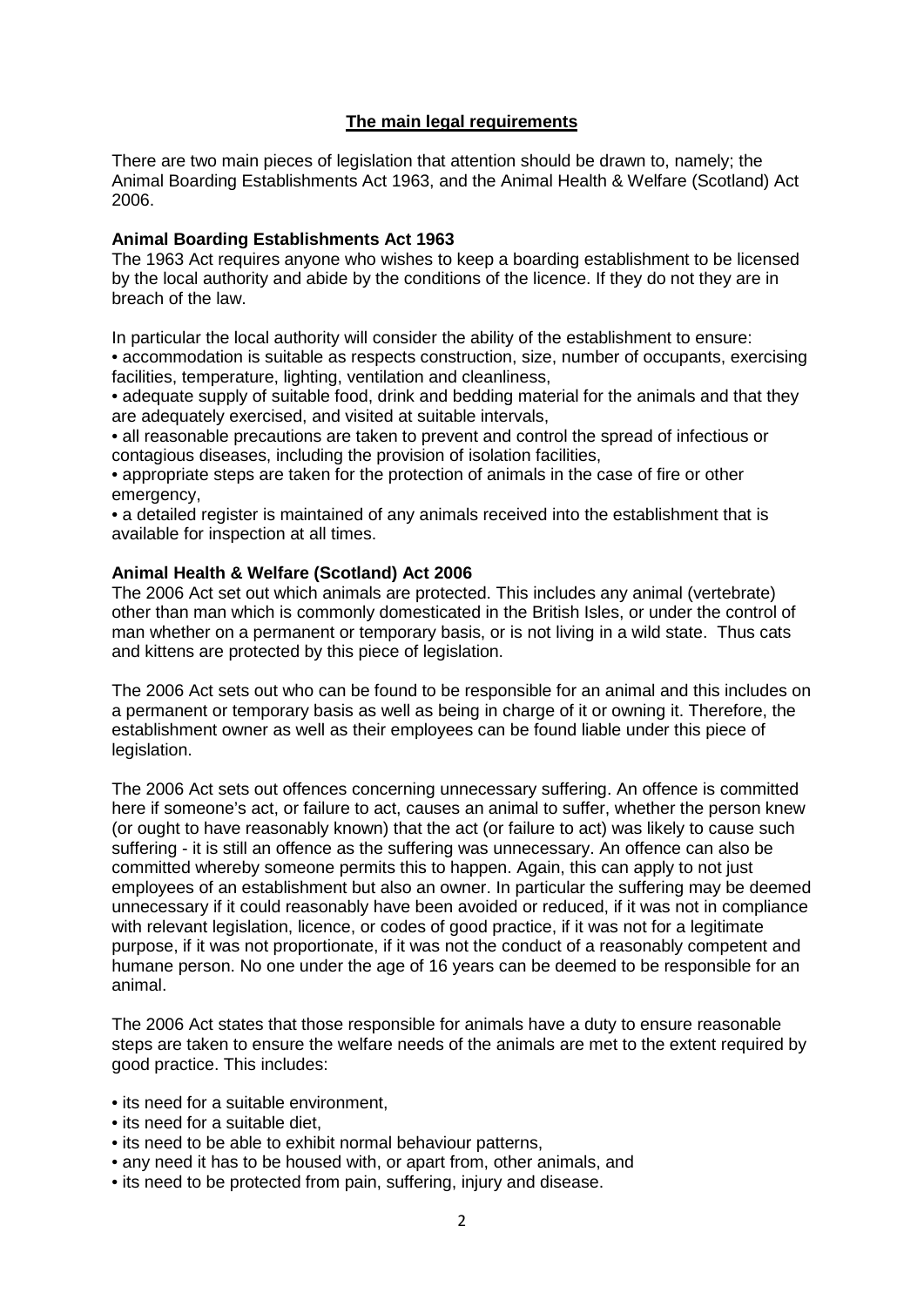Other Legislation which is relevant to the running of a boarding cattery includes, but is not restricted to the following:

- The Regulatory Reform (Fire Safety) Order 2005
- Health and Safety at Work etc Act 1974
- Environmental Protection Act 1990
- Electricity at Work Regulations 1989
- Control of Substances Hazardous to Health Regulations 1988
- Controlled Waste Regulations 1992
- Town & Country Planning Act 1990
- Welfare of Animals (Transport) (Scotland) Regulations 2006
- Regulation on the protection of animals during transport (EC) 1/2005

## **The Cattery**

Poor housing has a substantially negative impact on both the health and wellbeing of cats. Housing systems must be suitable for the needs of the species in question. The cattery must be designed, built and managed to provide safe, disease free, comfortable, clean, draught free, animal friendly conditions, which are minimally stressful and which offer environmental choice for the animal, sensory stimulation, physical and mental exercise.

The correct design and construction of a cattery is vital to prevent escape, minimise disease spread and stress to the cats, and to make maintenance and hygiene management straightforward and achievable by cattery proprietors.

**The licence conditions set out in this document are the basic minimum standards considered necessary to ensure the health, safety, and welfare of cats within catteries. It is a living document which will be revised from time to time to take into account new knowledge of animal physiology and behaviour as well as advances and development in standards.** 

**The licence conditions detailed in this document must be complied with in order to maintain an Animal Boarding Establishment Licence for a Cattery.**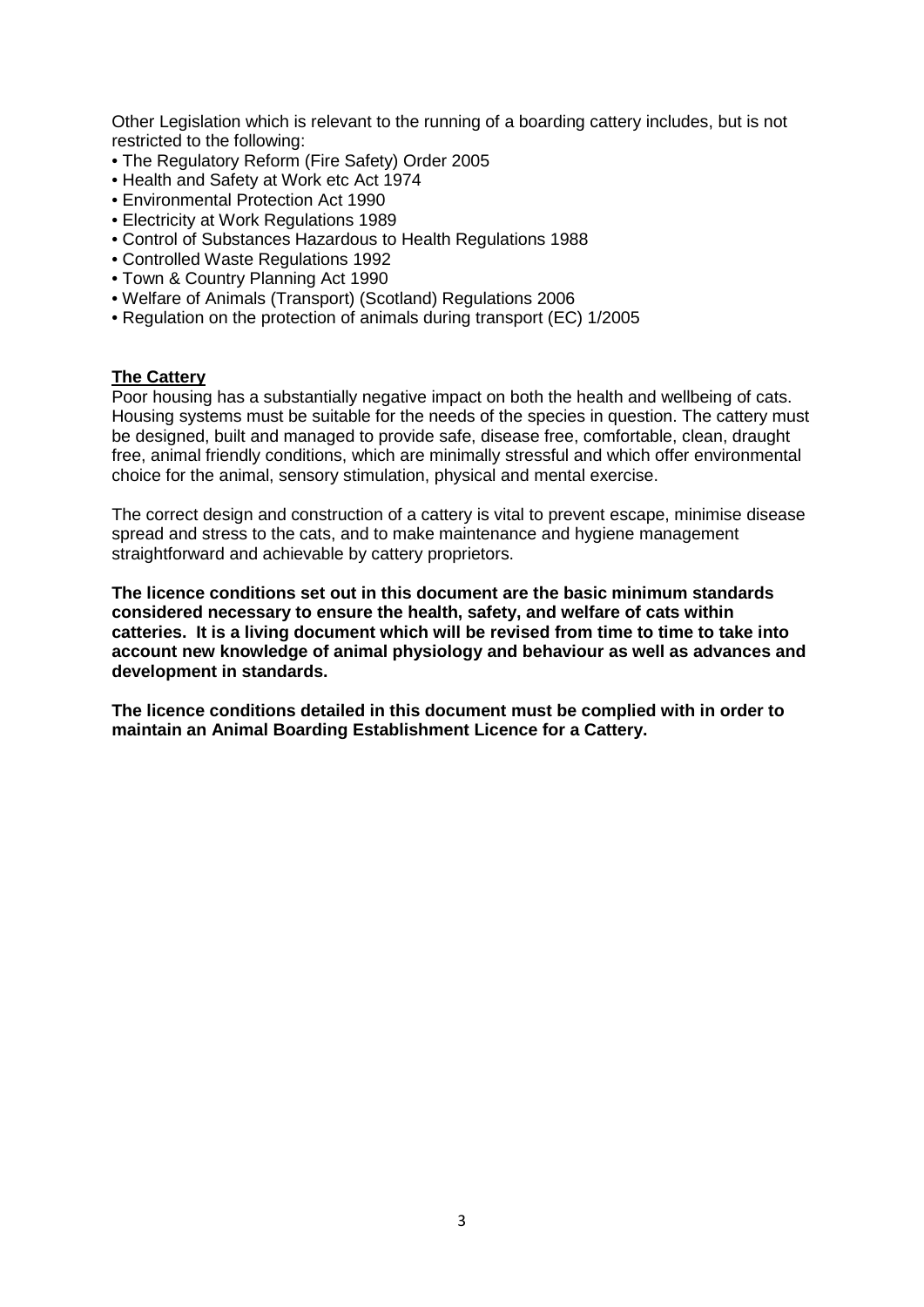## **LICENSING CONDITIONS AND GUIDANCE FOR CAT BOARDING ESTABLISHMENTS**

## **1.0 GENERAL CONDITIONS**

- 1.1 A copy of the licence and its conditions must be suitably displayed to the public in a prominent position. If displayed externally the licence and its conditions should be protected from the weather. Preferably the licence should be displayed in the reception area.
- 1.2 Adequate insurance indemnity should be arranged by the operator of the premises. Employers Liability Insurance is mandatory for premises that employ staff. All certificates of insurance must be prominently displayed.
- 1.3 Access shall be permitted to any authorised officer of the Licensing Authority at any time and all reasonable directions and requirements of such officer or the Licensing Authority shall be complied with.
- 1.4 The licence holder must surrender the licence if and when called upon to do so by the Licensing Authority.

## **2.0 PAPERWORK**

Maintaining appropriate paperwork is essential to obtaining and retaining a Cattery Licence. The following documents must be submitted on application for new licences and annually at renewal of the licence for all premises:

- Standard Operating Procedure detailing how the cattery will be run, including:
	- o Day to day routine for the management of the cats;
	- o Daily cleaning and cleaning between different cats;
	- o Cleaning of equipment used;
	- o Accommodation temperature control.
- Copy of medicine record sheet;
- Emergency and Evacuation Plan (see section 37);
- Insurance certificate/s;
- A plan of the boarding establishment. This must include a sketch of how the premises are laid out including details of the ventilation system, plumbing, finishes of floors, walls and ceilings. The plan should include measurements of cat sleeping/ exercise areas.

For premises employing staff the following additional paper work must also be submitted on application for a new licence and annually at renewal:

- System of recording observation of animals;
- Staff training manual;
- Documented evidence of staff training and reviews.

## **3.0 NUMBER OF CATS PERMITTED**

3.1 The maximum number of cats to be kept at any one time is stated on the licence and must not be exceeded without the written consent of the Local Authority.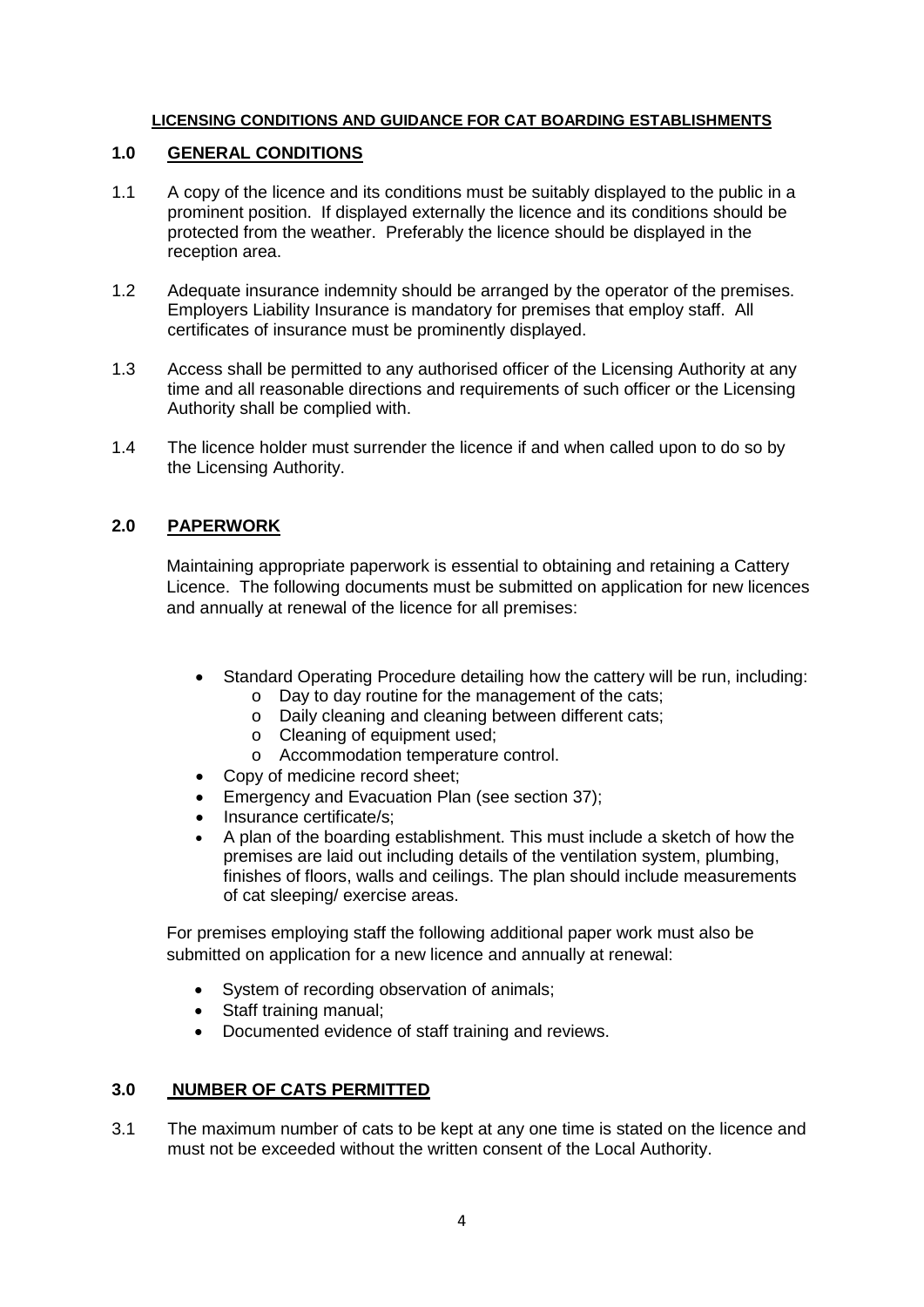- 3.2 Each cat must be provided with a separate unit. If more than one cat is to be boarded from the same family, they can be boarded in the same unit if it is of adequate size and written consent from the cat's owner has been obtained. Where sharing occurs cats must be provided with separate beds, litter trays, feeding dishes etc.
- 3.3 No animals other than cats are to be boarded within the licensed facilities without the written approval of the local authority.

## **4.0 TRAINING**

- 4.1 All staff that handle and care for cats must be adequately trained in ensuring the cats' welfare as well as their safe handling. Staff must also be trained in emergency procedures to follow, and all other aspects of the licence conditions which are pertinent to their work.
- 4.2 Obtaining relevant qualifications is strongly recommended for licence holders and staff.
- 4.3 Written policies and procedures must be put in place detailing how the cattery will be run to ensure all aspects of the welfare of cats and staff. A systematic training programme must be implemented including provision of evidence of its use. (Any person who works in the establishments either on a paid or voluntary basis should be subject to training.) There must be documented evidence of regular reviews of the training.

## **5.0 SUPERVISION / RESPONSIBILITY**

- 5.1 The cattery proprietor or a responsible person over the age of 18 years should always be present to exercise supervision and deal with any emergencies whenever cats are boarded at the premises.
- 5.2 An emergency contact number must be clearly displayed at the entrance to the cattery.

## **6.0 CATTERY DESIGN**

- 6.1 Cattery design usually falls into three categories (illustrated examples of the three types are included in Annex A at the end of this document):
	- **Outdoor**  catteries with indoor sleeping accommodation and individual covered outdoor exercise runs – accessed individually from a covered outdoor safety corridor.
	- **Semi-outdoor/indoor –** catteries with indoor sleeping accommodation and individual covered outdoor exercise runs – usually accessed individually from a common indoor safety corridor.
	- **Totally indoor –** catteries with indoor sleeping accommodation and indoor exercise runs – usually accessed individually from a common indoor corridor.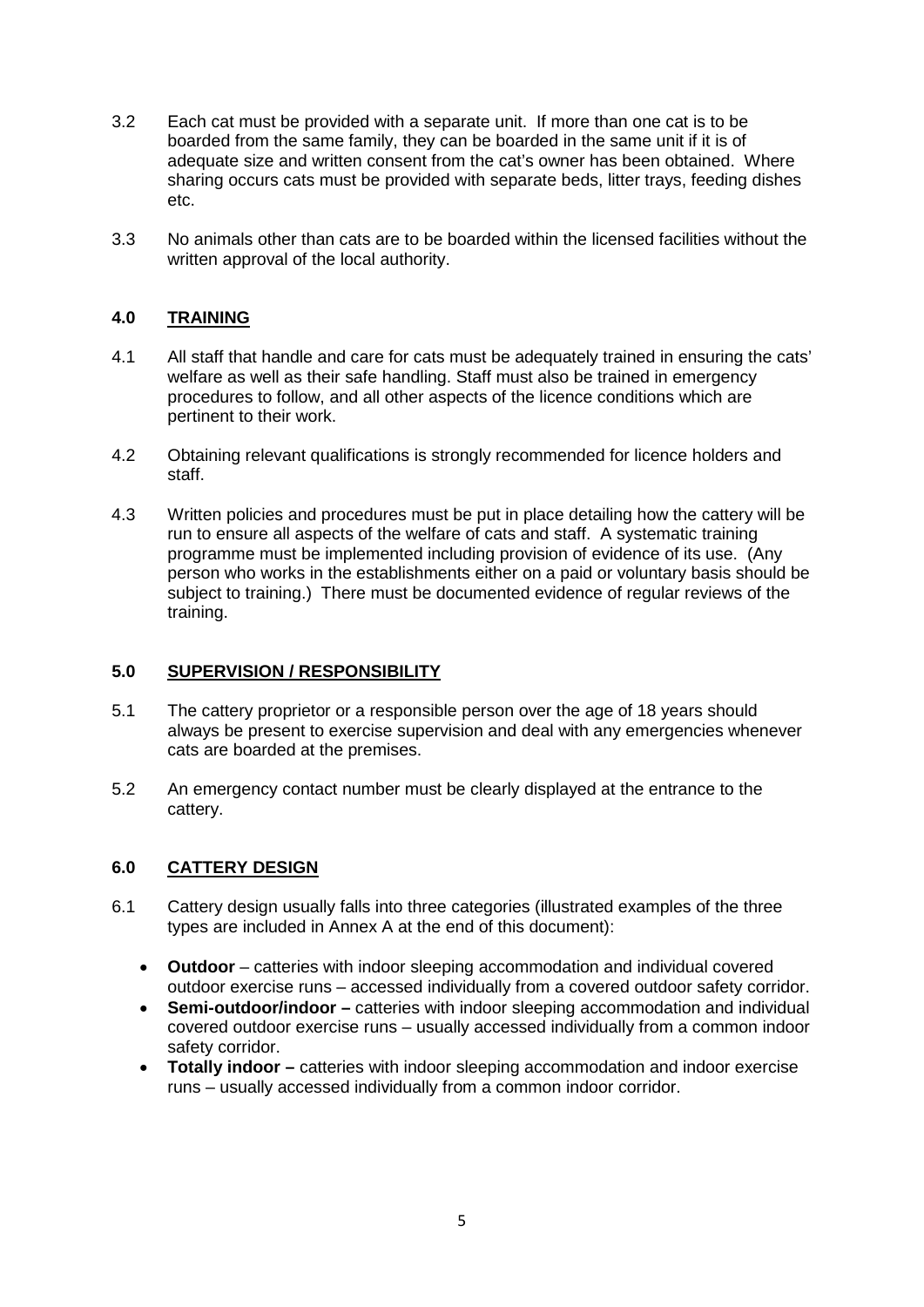## **7.0 SLEEPING ACCOMMODATION**

- 7.1 Cats need separate sleeping accommodation which in most cases (except some indoor catteries) are separate from the exercise run and provide somewhere for the cat to hide away. Where the unit is totally indoors a fully enclosed box/bed would be suitable. In indoor systems there should be an appropriate hide for each cat. (See section 30.4)
- 7.2 A cat must have free access between the sleeping accommodation and exercise run so that it can easily and safely access all parts of its unit. A cat flap allows free access to the exercise run whilst maintaining an indoor temperature.
- 7.3 Most designs fall within the guidelines detailed here:

**Full-height unit –** cat sleeping accommodation in the form of a full-height 'shed' which opens into the exercise run and is accessed via a full-height door. **Penthouse unit** – cat sleeping accommodation in the form of an enclosed raised 'box' which opens into the exercise run and is accessed via a ramp from the cat flap. It can also be accessed by opening the front door(s) to the box.

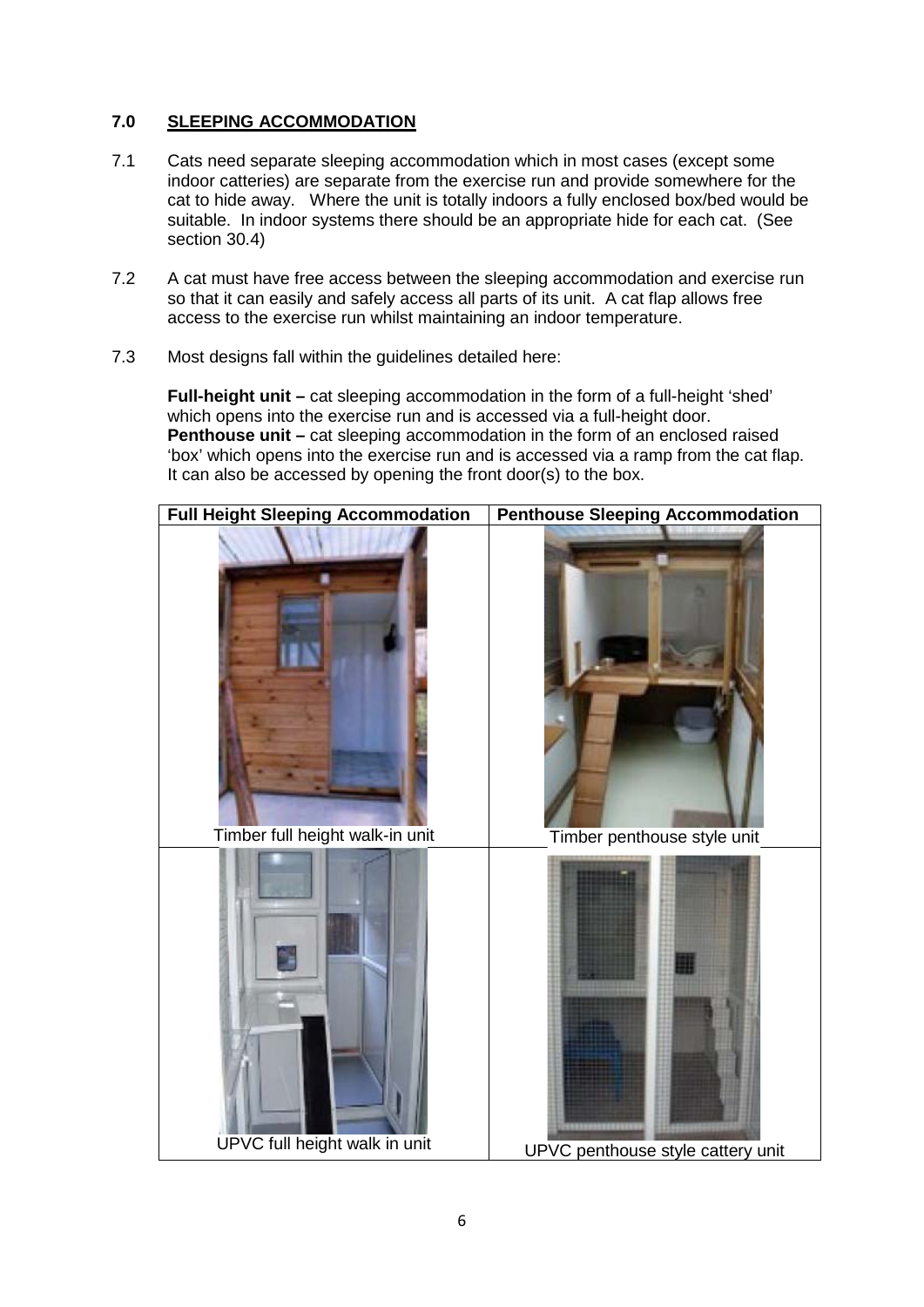## 7.4 **Size of full height walk-in unit sleeping accommodation:**

The following minimum areas and dimensions must be achieved in order to give cats a suitable and appropriate comfortable space and for ease of cleaning and management. The following sizes apply to existing premises, for new builds see section 40.

|                 |                   | Minimum area   Smallest dimension must be   Minimum height |                  |
|-----------------|-------------------|------------------------------------------------------------|------------------|
|                 |                   | a minimum of:                                              |                  |
| One Cat         | 0.85 <sup>2</sup> | $0.9$ m (e.g. 0.90 m x 0.95 m)   1.8 m                     |                  |
| Up to two cats  | $1.5 \text{ m}^2$ | 1.2 m (e.g. 1.2 m x 1.25 m)                                | 1.8 <sub>m</sub> |
| Up to four cats | $1.9 \text{ m}^2$ | 1.2m (e.g. 1.20 m x 1.60 m)                                | 1.8 <sub>m</sub> |

#### Existing buildings, floor area and dimension

#### 7.5 **Size of penthouse sleeping accommodation (an enclosed boxed sleeping area raised off the ground)**

The following minimum areas and dimensions must be achieved in order to give cats a suitable and appropriate comfortable space and for ease of cleaning and management. The following sizes apply to existing premises, for new builds see section 40. Facilities must be easily accessible and provide safe easy access (ramp/steps) to the penthouse. Extra consideration may be needed for elderly, ill, very young or disabled cats.

| LAISting Dallaring HOOT area & all heriotis |                   |                                 |                  |
|---------------------------------------------|-------------------|---------------------------------|------------------|
|                                             | <b>Minimum</b>    | Smallest dimension must be      | Minimum height   |
|                                             | area              | a minimum of:                   |                  |
| One Cat                                     | 0.85 <sup>2</sup> | $0.9$ m (e.g. 0.90 m x 0.95 m)  | 1.0 <sub>m</sub> |
| Up to two cats                              | $1.1 \text{ m}^2$ | $0.9$ m (e.g. 0.90 m x 1.20 m)  | 1.0 <sub>m</sub> |
| Up to four cats                             | $1.7 \text{ m}^2$ | $0.9$ m (e.g. $0.9$ m x 1.90 m) | 1.0 <sub>m</sub> |

Existing building floor area & dimensions

#### 7.6 **Combined sleeping and exercise areas**

Some indoor catteries combine sleeping and exercise areas within a single unit (rather than having a separate, walled sleeping area).

Where a separate walled sleeping area is not provide, the minimum dimensions of the unit must total the sum of the exercise and sleeping areas as detailed in sections 7.4 and 8.8.

## **8.0 EXERCISE RUN**

- 8.1 Exercise run is a space in addition to and not including sleeping accommodation
- 8.2 Any part of the run to which the cat has access must be easily cleanable and not damaged by scratching. Where wood is used in existing premises, any damaged/scratched areas cannot be replaced with wood. They must be replaced with a smooth impervious material. Wood is not permitted to be used in new premises.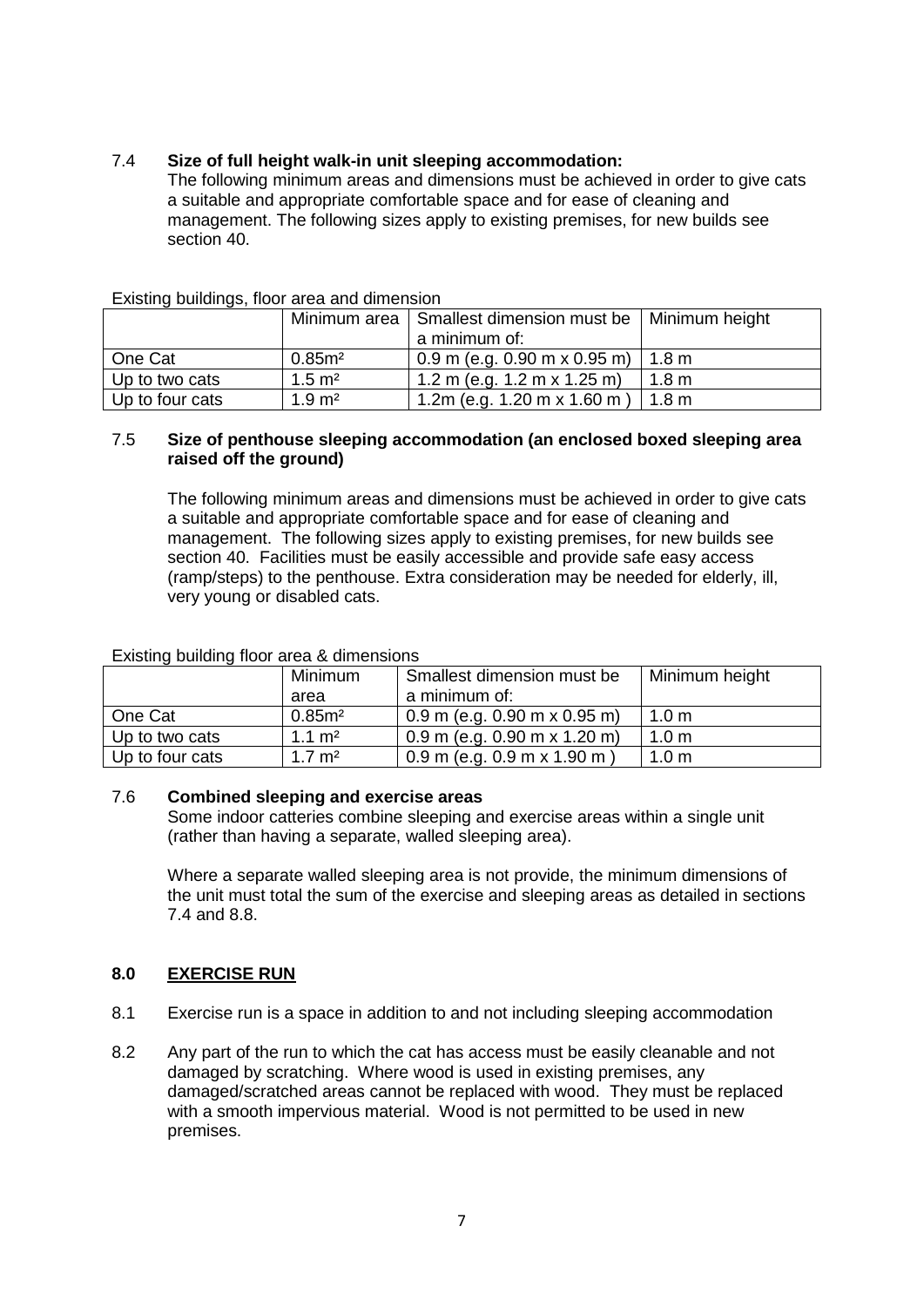- 8.3 The floor must be finished to produce a smooth, impervious surface and all surfaces must be capable of being cleaned and disinfected. There must be no open gaps if using concrete slabs or tiling.
- 8.4 Junctions between vertical and horizontal sections should be coved and / or sealed.
- 8.5 Where cats have access to mesh (catteries with gaps rather than sneeze barriers), the diameter of the wire must not be less than 1.6 mm (16 gauge welded mesh). Mesh size must not exceed 25 mm in one direction and should be positioned on the inside of the framework of runs to prevent damage of uprights by cats scratching.
- 8.6 All exercise runs must be roofed to provide protection from the elements.
- 8.7 Communal exercise areas must not be used
- 8.8 The exercise run must be large enough to allow cats to play/exercise. See table below for sizes.

**Size of exercise run for full height walk-in unit and penthouse style unit.** The following sizes apply to existing premises, for new builds see section 40.

|                 | Minimum area       | <b>Smallest</b>  | Minimum height   |
|-----------------|--------------------|------------------|------------------|
|                 |                    | dimension must   |                  |
|                 |                    | be a minimum of: |                  |
| One cat         | 1.65 <sup>m²</sup> | 0.9 <sub>m</sub> | 1.8 <sub>m</sub> |
| Up to two cats  | $2.2 \text{ m}^2$  | 0.9 <sub>m</sub> | 1.8 <sub>m</sub> |
| Up to four cats | $2.8 \text{ m}^2$  | 1.20 m           | 1.8 <sub>m</sub> |

Existing buildings, floor area and dimensions

## **9.0 SHELVES**

- 9.1 Shelves or raised areas are important to allow cats to rest high up where they feel more secure (usually between 0.75 and 1.5 m above the ground)
- 9.2 Shelving must be made of impervious, easily cleanable materials.
- 9.3 There must be a shelf or facility for providing a raised area in the exercise area.
- 9.4 All resting areas/shelving must be large enough for each cat to lie on.
- 9.5 Extra help (e.g. steps) to provide safe easy access to the shelf for elderly, ill, very young or disabled cats must be available if required.

## **10.0 ACCESSING THE CAT UNITS**

10.1 There must be an escape-proof area (safety corridor/entrance lobby) at the exit of each cat unit. An enclosed area (safety corridor/entrance lobby) is essential to ensure that if cats manage to slip out from their individual cat unit, they are still kept safely inside the cattery.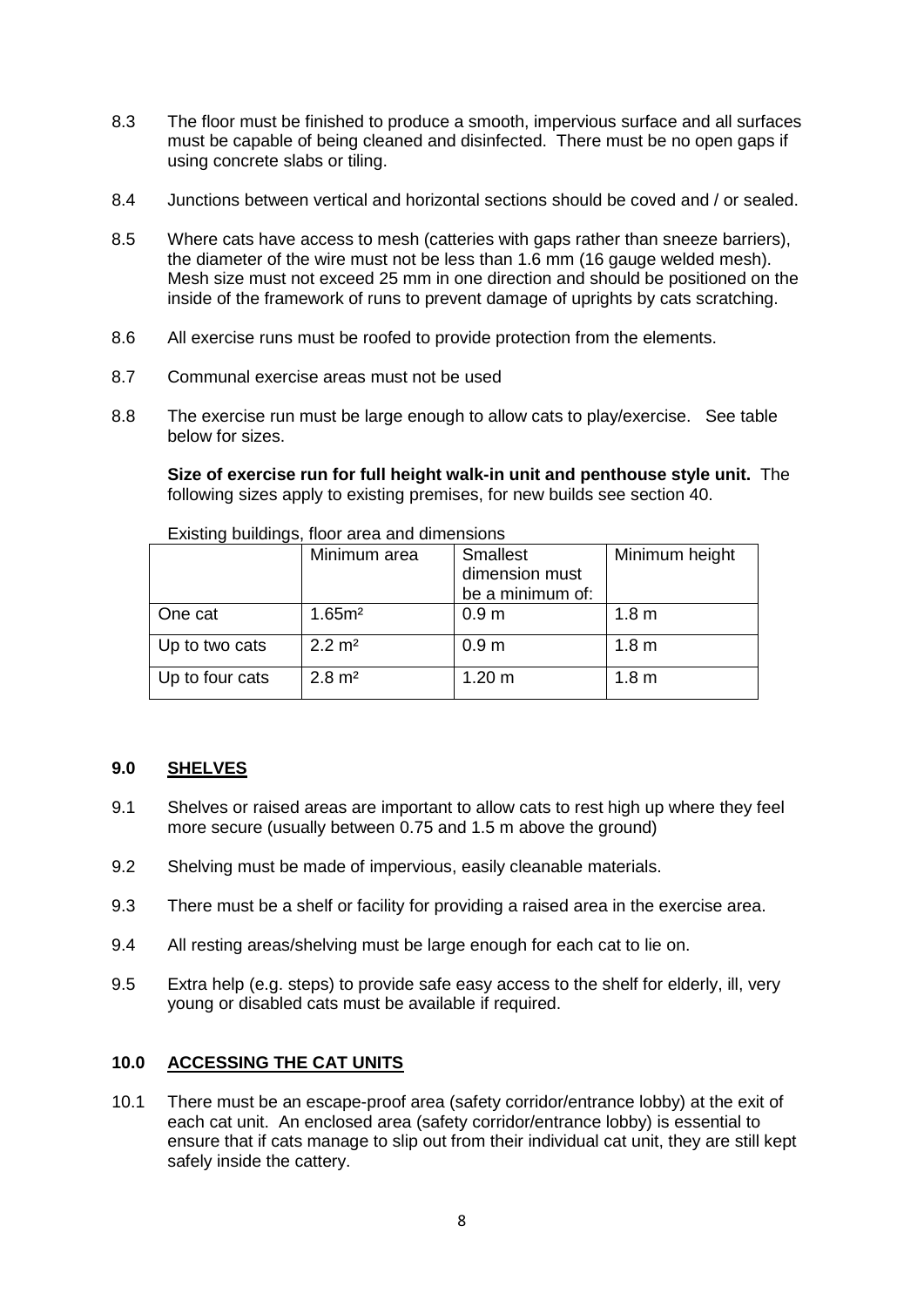- 10.2 For catteries where there are facing units accessed by an indoor corridor, the corridor must be at least 1.2 m wide, or the doors of the units must be solid or have sneeze barriers.
- 10.3 At the end of the safety corridor there must be a securable door through which the inside of the cattery can be viewed from the outside and this must be kept closed when not in use.
- 10.4 The door from the cat unit to the safety corridor must be escape-proof, securable and strong enough to resist impact and scratching and kept closed at all times.
- 10.5 Each unit must have a securable, full height door for access.
- 10.6 The outdoor safety corridors must be roofed.
- 10.7 External doors/gates must be lockable and staff must have easy access to keys in case of emergency. It is recommended that a set of spare keys are provided to a nominated key holder and that the local authority be informed of this individual's contact details.
- 10.8 Sufficient lighting must be provided in the safety corridor to illuminate all year round. Where practicable this should be natural light during the day.
- 10.9 The safety corridor must not be used as an exercise area.
- 10.10 Each unit must be designed to allow staff to access and clean all parts of the cat unit safely.
- 10.11 Each unit must be clearly marked (e.g. numbered) and a system put in place which ensures that relevant information about the cat in that unit is readily available.

## **11.0 PHYSICAL CONSTRUCTION AND INTEGRITY**

- 11.1 Where wood is used in existing premises, any damaged/scratched areas cannot be replaced with wood. They must be replaced with a smooth impervious material. Wood is not permitted to be used in new premises in any area with which cats may come into contact. Any wood used structurally must be appropriately clad.
- 11.2 The cattery must be safe, secure and free from hazards, to minimise any chance of injury to a cat or escape of a cat.
- 11.3 The cattery must be structurally sound.
- 11.4 The cattery must be constructed of materials that are robust, safe and durable and be well maintained in good decorative order and repair.
- 11.5 Materials used in construction or maintenance must not expose cats to any harmful chemicals.
- 11.6 The cattery must be built in compliance with good building practice (e.g. local authority guidelines), on a concrete base with a damp proof membrane. Where Building Regulations apply these must be adhered to.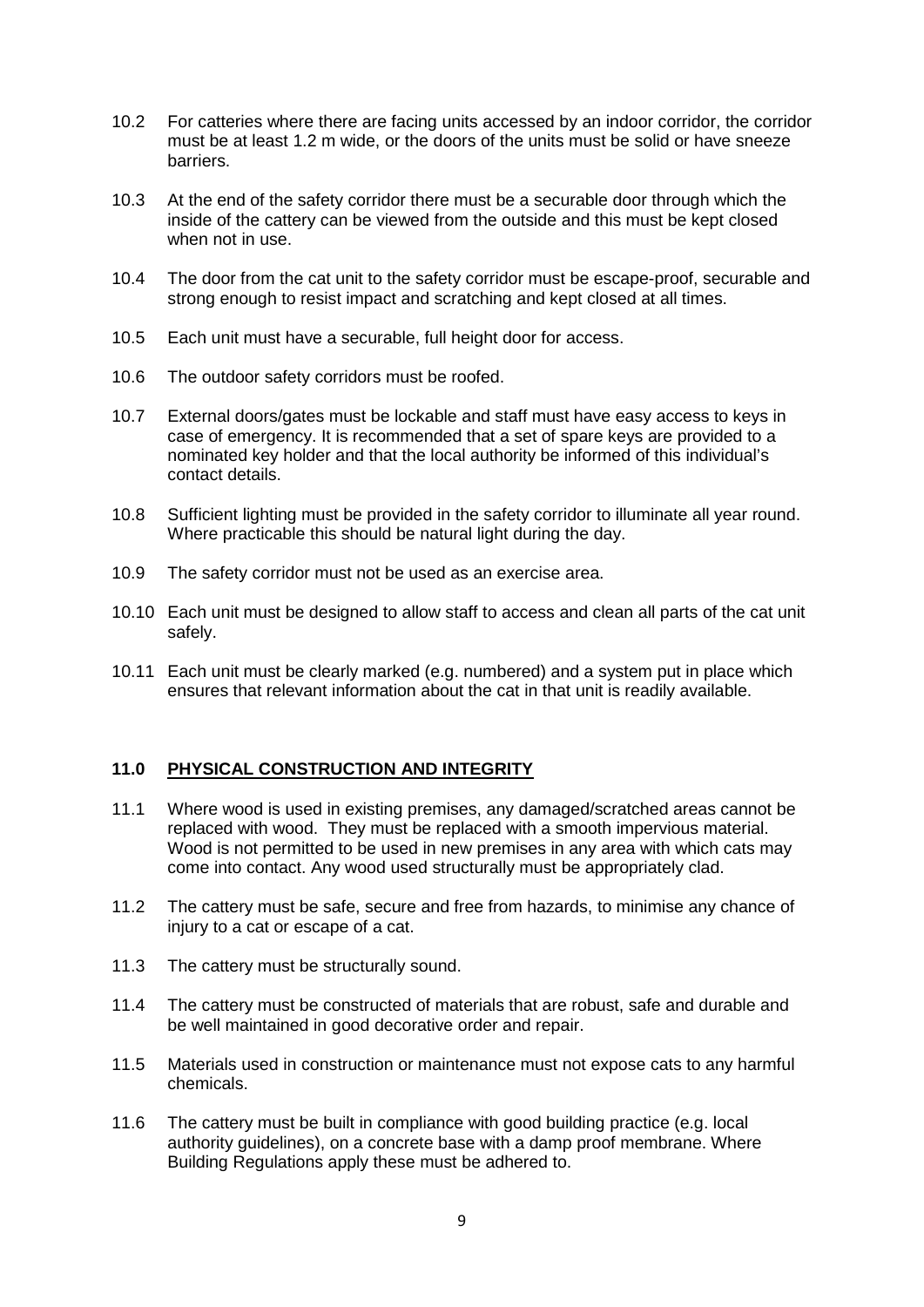- 11.7 There must be no sharp edges, projections, rough edges or other hazards which present risk of injury to a cat.
- 11.8 Windows must be escape-proof at all times.
- 11.9 Doors must have secure latches or other closing devices.
- 11.10 All wire mesh/fencing must be strong and rigid and kept in good repair to provide an escape-proof structure.
- 11.11 Any storage areas must be dry and free from vermin.
- 11.12 Electrical equipment must be installed in line with current legislation and maintained in a safe condition.

## **12.0 INTERIOR SURFACES**

- 12.1 For disease prevention units must be easy to clean and disinfect.
- 12.2 All interior surfaces i.e. any area the cats have contact with must be durable, smooth and impervious, capable of being cleaned and disinfected, and be kept in good decorative order and repair.
- 12.3 Where concrete or other building blocks or bricks are used, they must be sealed to be smooth and impervious.
- 12.4 Surfaces which are peeling, scratched, chipped or in disrepair must be repaired immediately or resealed to an acceptable standard, or replaced.
- 12.5 Ceilings must be capable of being easily cleaned and disinfected.
- 12.6 Junctions between sections must be coved or sealed.

## **13.0 SNEEZE BARRIERS**

- 13.1 For disease control it is important to ensure that cats from different households cannot come into direct contact with one another or sneeze on each other. There must be full height, full width, sneeze barriers between units. Alternatively, some catteries have gaps between units (minimum 0.6 m).
- 13.2 Where necessary sneeze barriers must be in place on all outside walls to prevent contact with animals from outside the cattery.

## **14.0 FLOORING**

14.1 Floors must be finished to produce a smooth impervious, non-slip, solid surface and all surfaces must be capable of being easily cleaned and disinfected. There must be no open gaps if using concrete slabs or tiling.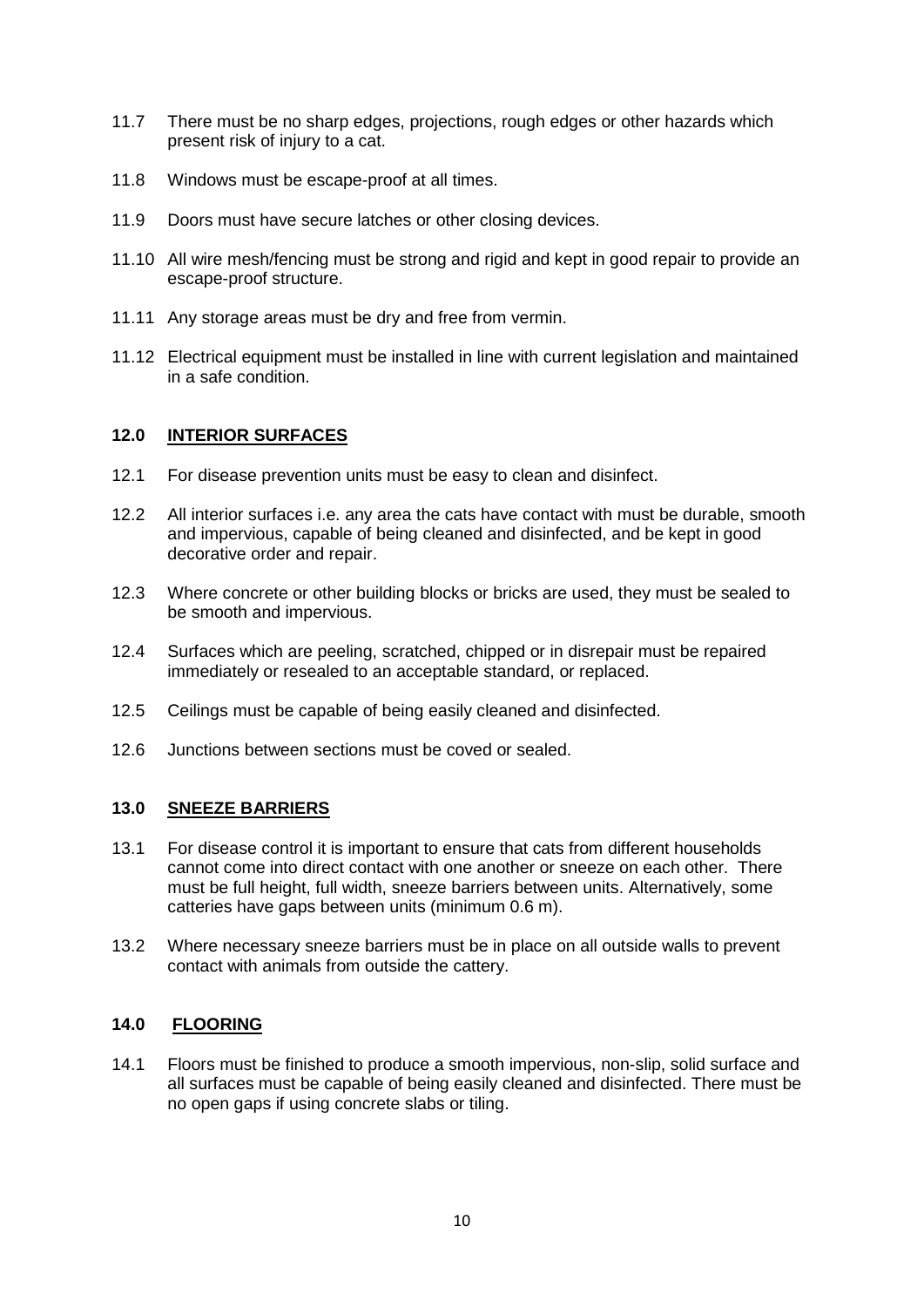## **15.0 ROOFING**

15.1 There must be a safe, secure, waterproof roof over all of the cat units (sleeping accommodation and run) and the safety corridor. In outdoor catteries materials used in roofing the runs must be capable of filtering UV light and providing adequate shade.

## **16.0 LIGHTING**

16.1 There must be adequate lighting in the cat unit. Lighting enables adequate observation of the animals, cleaning and working in the cattery.

## **17.0 VENTILATION AND HUMIDITY**

7.1 Fresh air is essential for the maintenance of good health and well-being as well as limiting the spread of infectious disease. Proper ventilation removes heat, dampness, odour, airborne microbes and pollutant gases such as ammonia. Ventilation must be appropriate all year round (both cool in hot weather and avoiding cold draughts in winter). Localised draughts in the sleeping accommodation must be avoided.

## **18.0 TEMPERATURE**

- 18.1 Cats like warmth and some indoor cats are used to high ambient temperatures. In a cattery the cat needs an adequate ambient temperature and additional heating facilities if this cannot be guaranteed at times of excessively cold weather. Breed, body condition, medical condition, coat and age can affect an individual's ability to maintain its body temperature.
- 18.2 There must be a means of measuring and monitoring (maximum and minimum) temperatures representative of the temperature in the cat sleeping accommodation. Where cats are kept in indoor catteries where by the temperature is controlled by a central heating system, there must be a means of measuring and monitoring the ambient temperature in the cattery. Where cats are kept with outdoor runs individual monitoring and measuring will be required.
- 18.3 Insulation and temperature regulation in the cattery must aim to keep the ambient temperature in the cat sleeping accommodation above an absolute minimum of 10°C.
- 18.4 There must be part of the cat's sleeping accommodation where the cat is able to enjoy a minimum temperature of 15°C. Additional heating can be provided in the form of heated beds, headed pads or similar but these must not be the main source of heat for the cats. Use should be tailored to the needs of individual cats.
- 18.5 The cat must be able to remove itself from the source of heat.
- 18.6 Heaters must not be sited in a manner or location where they present a risk of burning or electrocution to cats or humans, or a risk of fire.
- 18.7 Open flame appliances must not be used.
- 18.8 All heating equipment must be installed and maintained in a safe condition.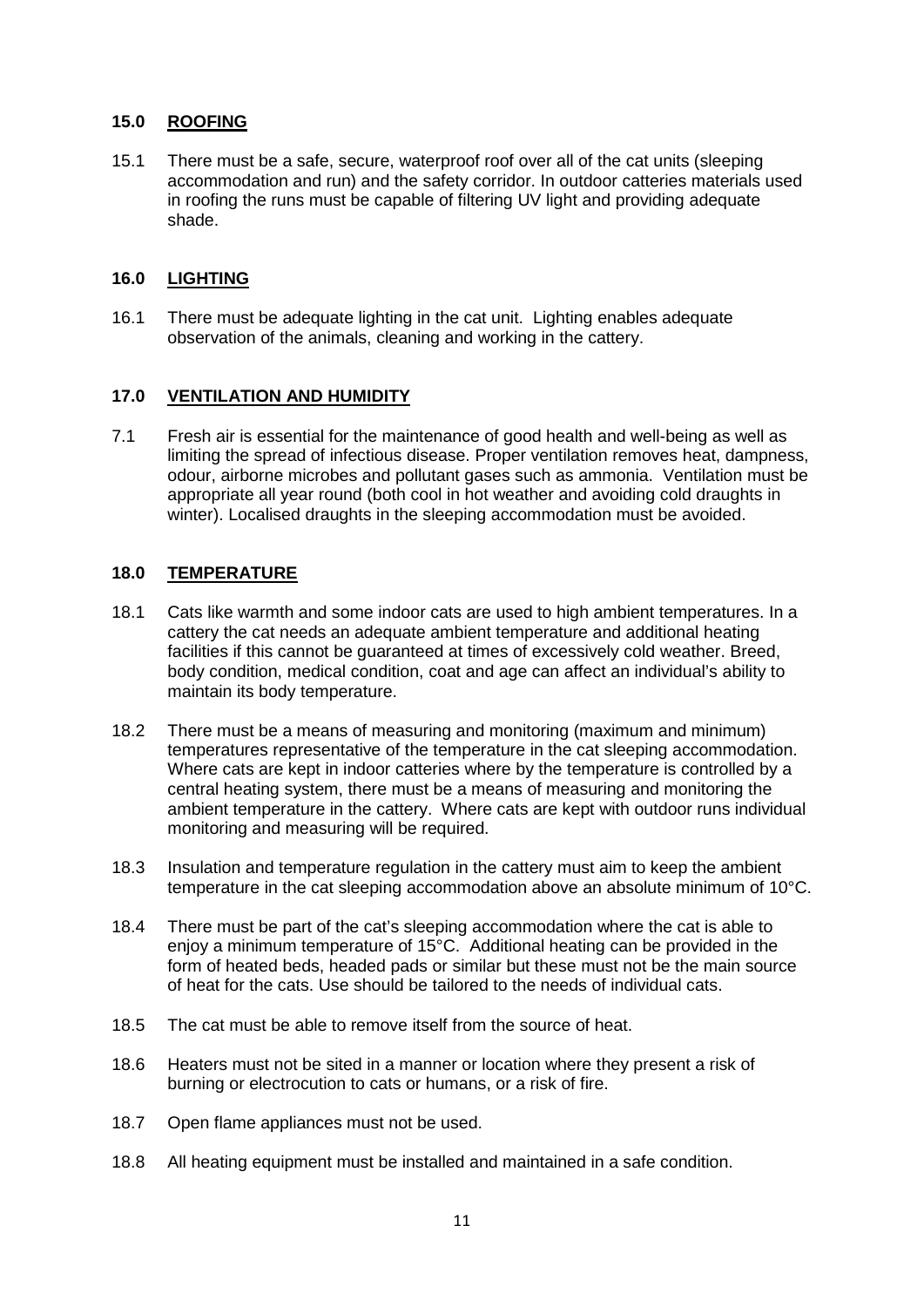- 18.9 Any sockets in the sleeping accommodation must be waterproof and as far out of reach of cats as possible.
- 18.10 There must be a policy in place for dealing with high temperatures and a means of keeping cats cool.

#### **19.0 DRAINAGE**

- 19.1 Drainage must be effective to ensure there is no standing water / pooling of liquids in the cattery, as this can be a reservoir for infectious agents.
- 19.2 Waste water must not run off into adjacent pens.
- 19.3 Any drain covers in areas where cats have access must be designed and located to prevent toes/claws from being caught.

#### **20.0 LITTER TRAYS**

20.1 Cats are meticulous animals and a dirty litter tray may deter use. Natural behaviour is to scratch in loose material (litter), to dig a hole or cover waste.

A safe and absorbent litter material must be provided. Loose sawdust, shredded or sheet newspaper, or soil, are not considered acceptable as litter material

- 20.2 Litter trays of a suitable size or type must be provided at all times. The tray should be large enough (average size is 30 x 42 cm (12" x 16")) to let the cat turn around and the litter deep enough (a minimum of 3 cm is recommended) to allow digging activity.
- 20.3 Each unit must have space to allow for at least 60 cm separation between the litter tray, resting place and feeding area. This allows cats to sit, rest and eat away from areas where they urinate and defecate.
- 20.4 Trays must be regularly and appropriately cleaned. Trays must be impermeable, easy to clean and disinfect, or be disposable.
- 20.5 In a multiple cat unit the number of trays must be appropriate to the number of cats, i.e. one tray per cat.

#### **21.0 BEDDING**

- 21.1 Bedding is important to help animals regulate their body temperature and to keep animals comfortable.
- 21.2 There must be a resting place to provide comfort and warmth which is situated out of draughts.
- 21.3 Soft bedding materials must be provided and adapted if necessary for old, young or infirm cats to help regulate their body temperature.
- 21.4 Bedding must be made of a material that is easy to wash/disinfect, or is disposable.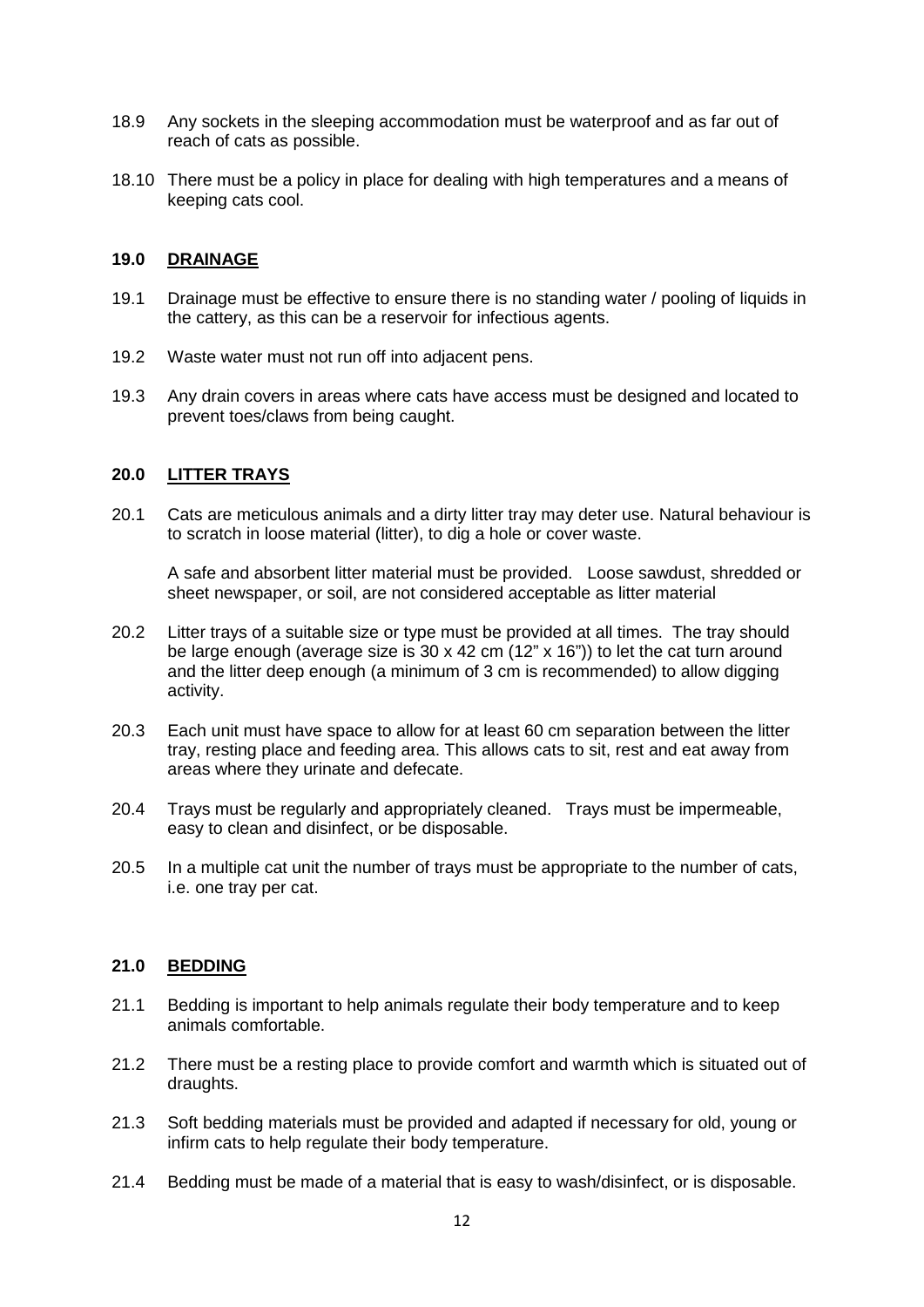## **22.0 ISOLATION FACILITIES**

- 22.1 All establishments must have a means of providing isolation that will allow for the care of sick cats which develop signs of infectious diseases, to minimise the risk to other cats. How this is physically provided (ranging from being able to shut off an end unit of the cattery and using a separate door, to having a separate building) may vary. In many catteries the cat is taken straight to the vet (catteries are advised to check with the vet whether this service is available). If not, isolation protocols (below) must be observed.
- 22.2 As soon as illness is noticed in a cat, the cat must be isolated and protocols followed.
- 22.3 The area must provide separate, self-contained facilities for the isolation of suspected infected cats and must have a separate entrance to the rest of the units.
- 22.4 Separate cleaning supplies must be designated for the isolation area only.
- 22.5 Protective clothing and footwear must be worn when handling cats in the isolation facility, and sanitation protocols adhered to, to avoid the transmission of disease. Whilst in use, the clothing should be kept in the isolation unit and not be removed other than for cleaning and disinfection.
- 22.6 Hands must be washed/disinfected after handling cats in isolation and before handling any other cats in the cattery.
- 22.7 Separate feeding and water bowls, litter trays, litter, a dedicated safe cat basket, bedding and cleaning utensils must be stored in the isolation unit ready for immediate use.
- 22.8 Any cats in the isolation facility must be checked regularly and unless a separate person is caring for them, they should be visited after the other cats.
- 22.9 Should a cat need to be removed from its unit, it must be carried in a secure and disinfected cat carrier, and the carrier disinfected after use.

## **23.0 DIET: PROVIDING THE CAT(S) WITH AN APPROPRIATE DIET**

- 23.1 Fresh water must be available at all times. Clean water must be provided daily in a clean container or changed sooner if it is visibly soiled. Fresh clean water and a suitable diet are basic nutritional requirements for physical health. Water is especially important for cats fed on dry food. Cow's milk should not be fed to cats because many cats have lactose intolerance. Wide water bowls allow cats to drink without bending their whiskers.
- 23.2 Cats have very specific dietary needs which can vary, dependent on a number of factors (i.e. age, health status, activity, weight). However, all cats are obligate carnivores and require a well-balanced, meat-based diet to stay fit and healthy. The type of food, specific diet or prescription diet is usually by agreement with the owner.
- 23.3 Food and water must be kept separate (joint feeding and water bowls must not be used).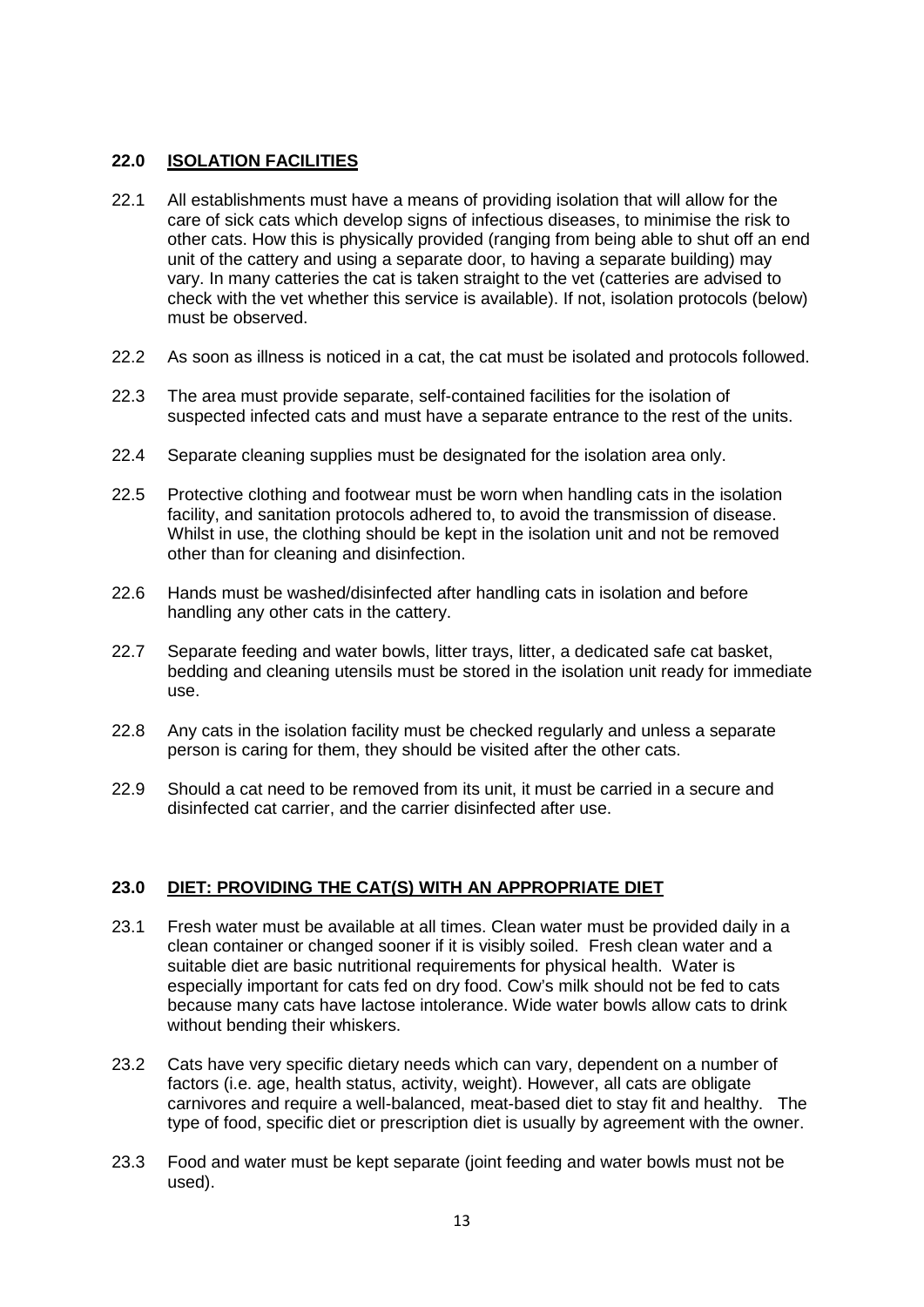- 23.4 Water must be positioned well away from the litter tray, as cats will not drink if it is placed too close to a toilet site.
- 23.5 Adequate water bowls must be provided for multi-cat units.
- 23.6 Water bowls must be easy to clean/disinfect.

#### **24.0 FEEDING AND KITCHEN FACILITIES**

- 24.1 For healthy adult cats at least two meals a day must be offered at a minimum of 8 hours apart, as appropriate to the individual's requirements. Kittens, or cats with additional needs, will need more frequent feeding. The feeding of raw food diets is not recommended due to the risk of bacterial and parasite contamination and the public health risk.
- 24.2 Cats should not remain inappetent (not eating) for longer than 2 days without seeking veterinary advice.
- 24.3 Food must be unspoilt, palatable, and free from contamination.
- 24.4 Unconsumed wet or fresh food must be removed before it deteriorates, and before the next feed time. Dry food can be fed as indicated by the manufacturer.
- 24.5 All food must be positioned well away from the litter tray, (minimum 60cm), as cats will not eat if it is placed too close to their toilet site
- 24.6 One feeding bowl must be provided per cat.
- 24.7 There must be a separate area for the storage and preparation of food. Clean, safe containers must be provided for the storage of foods and must be insect and rodent proof
- 24.8 Refrigeration facilities must be provided.
- 24.9 A sink with hot and cold water must be provided for the washing of food equipment and eating and drinking vessels. Ideally this would be separate from facilities for washing litter trays.
- 24.10 Food bowls must be non-porous and easy to clean and disinfect.
- 24.11 Food intake must be monitored daily and any problems recorded. Cats displaying marked weight loss/gain must be evaluated by a vet and treated as necessary.
- 24.12 Veterinary advice must be followed if feeding debilitated, underweight or ill cats, or those with specific dietary requirements.

## **25.0 HEALTH AND WELFARE: Protecting the cat(s) from pain, suffering, injury and disease**

25.1 In order to keep cats healthy the proprietor needs to have an organised system for registering and monitoring all cats at the cattery.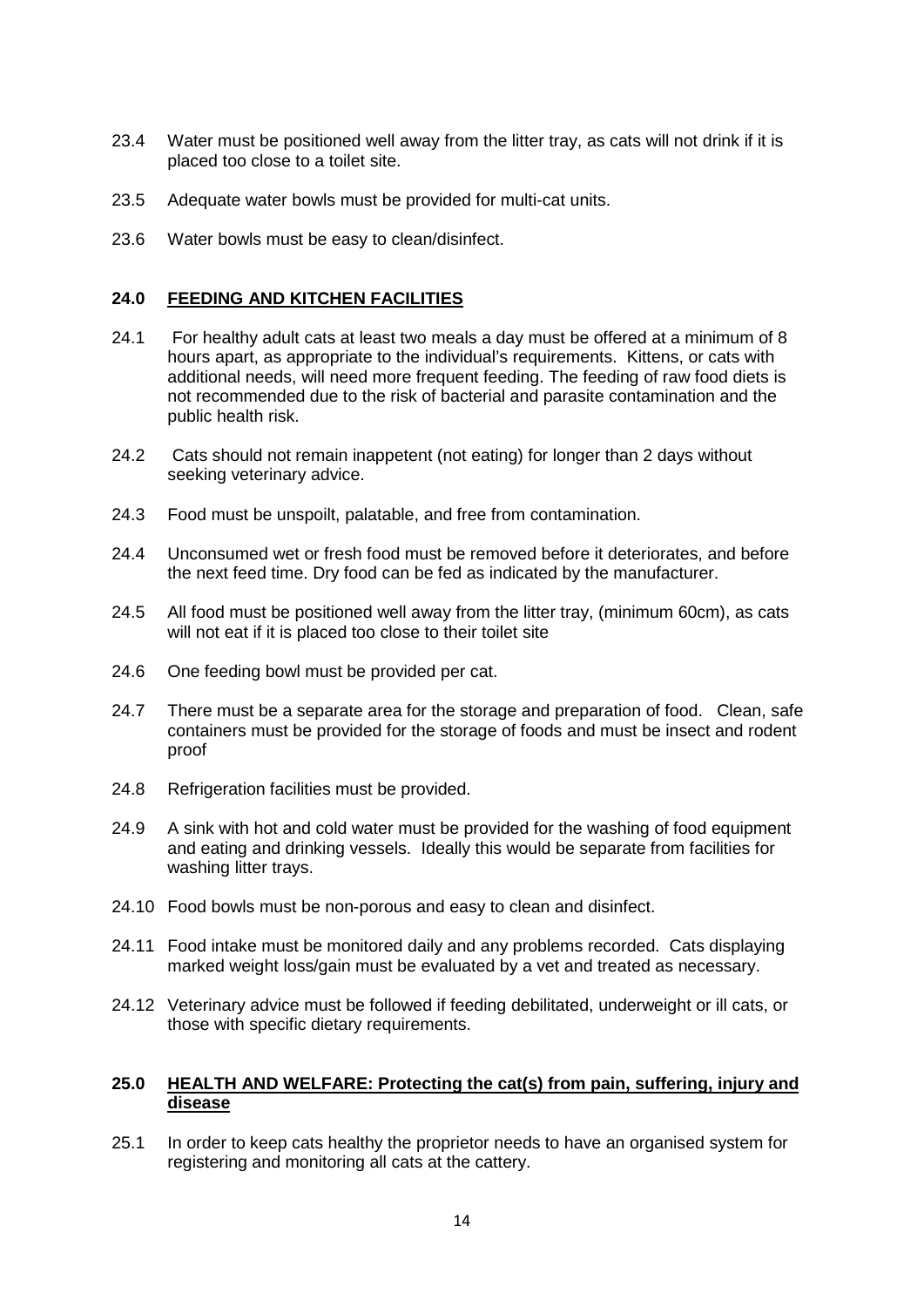- 25.2 It is recommended that a late-night round be carried out to check on all cats, heating etc.
- 25.3 The well-being of the boarded cat is paramount. It is recommended that all cats are weighed on entry and exit from the cattery. This allows the proprietor to monitor any changes and provides information should clients challenge the cat's condition on their return. This is especially important for older cats and kittens. Geriatric, ill or debilitated cats should also be monitored more closely for appropriate management.
- 25.4 It is recommended that cats that are boarded for longer than 2 weeks are weighed every 2 weeks, and older cats and kittens weighed weekly, and records kept.
- 25.5 All cats must be observed regularly throughout the day (no more than 4 hours apart during the working day), or as necessary for the individual health, safety and welfare of each cat. Cats must be checked daily for signs of illness and/or injury and to ensure that their needs are being met. Any signs of ill health or unusual behaviour must be recorded and advice sought without delay.
- 25.8 Presence or absence of faeces and urine in trays must be noted daily. Any signs of abnormalities in excreta must also be noted or acted upon as appropriate.

## **26.0 DISEASE CONTROL**

- 26.1 Cats are vulnerable to a range of serious infectious diseases, therefore disease control and rapid response to any signs of illness is critical. The potential for infectious disease problems escalates where many cats are kept together and a cat's immune system can also be affected by stress.
- 26.2 Infectious agents are spread in various ways
	- o Feline leukaemia virus (FeLV) and feline immunodeficiency virus (FIV) need direct contact between cats, which should not occur in the boarding situation.
	- o Cat flu viruses such as feline herpesvirus [FHV], feline calicivirus [FCV], and other respiratory pathogens such as Bordetella bronchiseptica, are spread in sneeze droplets, on hands, clothes, shoes, equipment and environment.
	- o Feline parvovirus (aka feline infectious enteritis (FIE)) can be spread on hands, clothing and shoes, litter trays and environment, and can remain in the environment for a long time.
	- o The source of feline parvovirus (FIE) is faeces from an infected cat and several other agents are spread via contact with other cats' faeces/litter trays and include Coronavirus, Salmonella and Campylobacter etc. Ringworm spores can remain infectious in the environment for prolonged periods of time.
- 26.3 Preventing cat-to-cat contact, ensuring excellent hygiene protocols and management protocols to minimise stress can reduce the risk of disease spread.
- 26.4 The movement of people through the cattery should be minimised and supervised. Cross contamination through direct contact should be avoided.
- 26.5 Cats must remain in their assigned unit and not be moved to other units (rotation) or to a holding unit for cleaning purposes, except for moving to an isolation facility.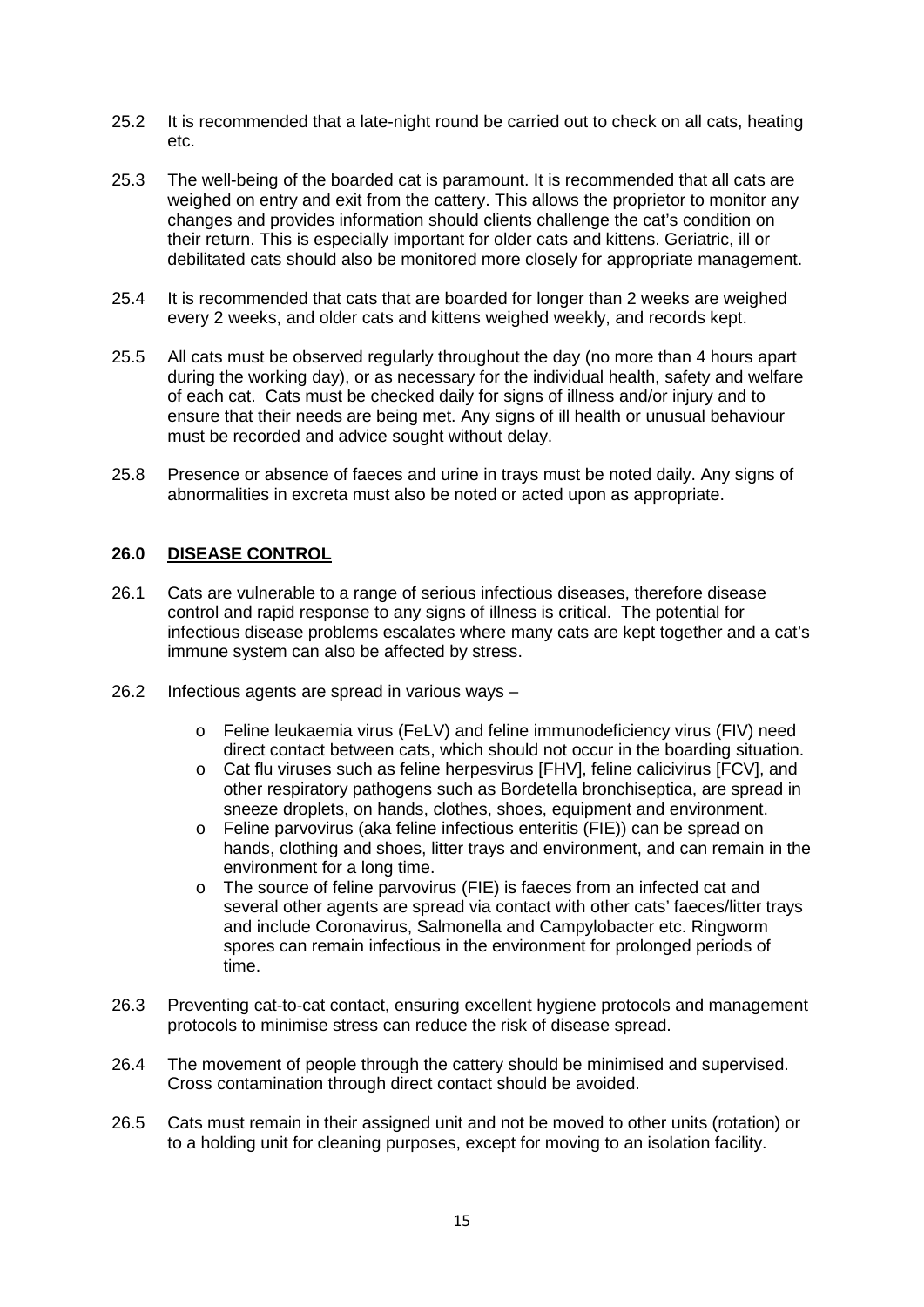- 26.7 Standard operating procedures (SOPs) must be in place and followed to prevent spread of disease, and staff trained in these procedures.
- 26.8 Facilities must be provided for the proper reception, containment and disposal of all waste and meet with local authority approval. Arrangements for uplift of waste should be approved by the local authority.

## **27.0 HYGIENE PRACTICES**

- 27.1 Proper cleaning and disinfection helps to reduce the spread of infectious disease to both animals and people. Cats are particularly susceptible to poisoning from phenolic compounds (those that turn cloudy when added to water), therefore these must not be used.
- 27.2 Cleaning and disinfectant products Products must be suitable to use and effective against the pathogens, (especially feline parvovirus (FIE) and ringworm)) for which the cats are at risk and under the conditions present in the environment in which they are used.
- 27.3 Cleaning agents and disinfectants must be non-toxic to cats.
- 27.4 The compatibility of different bactericides, fungicides and virucides (if used together and/or with a detergent) must also be taken into account.
- 27.5 Manufacturers' recommended guidelines for use, correct dilutions and contact time for use in cleaning and disinfection products must be followed. Standing water must not be allowed to accumulate in areas around the cat units due to the possibility of pathogens residing in these moist environments.
- 27.6 Litter tray hygiene is very important as cats may refuse to use trays if they are soiled; faeces are also a high risk source of infection for some feline diseases.
- 27.7 Cats prefer clean, comfortable dry bedding. Bedding should not be a source of infection.
- 27.8 Cats can ingest infective agents from dirty dishes and may excrete viruses themselves in saliva. Clean and disinfected dishes reduce the risk of disease.
- 27.9 On a daily basis (and more often if necessary) the unit needs to be spot cleaned and any obvious food or waste removed, and all excreta and soiled material removed from all areas used by cats.
- 27.10 Food and water dishes need to be cleaned and disinfected, but not at the same time in the same sink or area as litter trays or other items soiled with body waste. If only one sink is available, strict protocols need to be in place between use to ensure adequate disinfection after cleaning litter trays and before cleaning dishes, as faeces is the major source of many infective pathogens. Sinks need to be disinfected thoroughly between uses.
- 27.11 There must be cleaning and disinfection routines in place for day-to-day management of the cats and for ensuring a cat unit and all equipment is cleaned and disinfected effectively before a new cat comes in.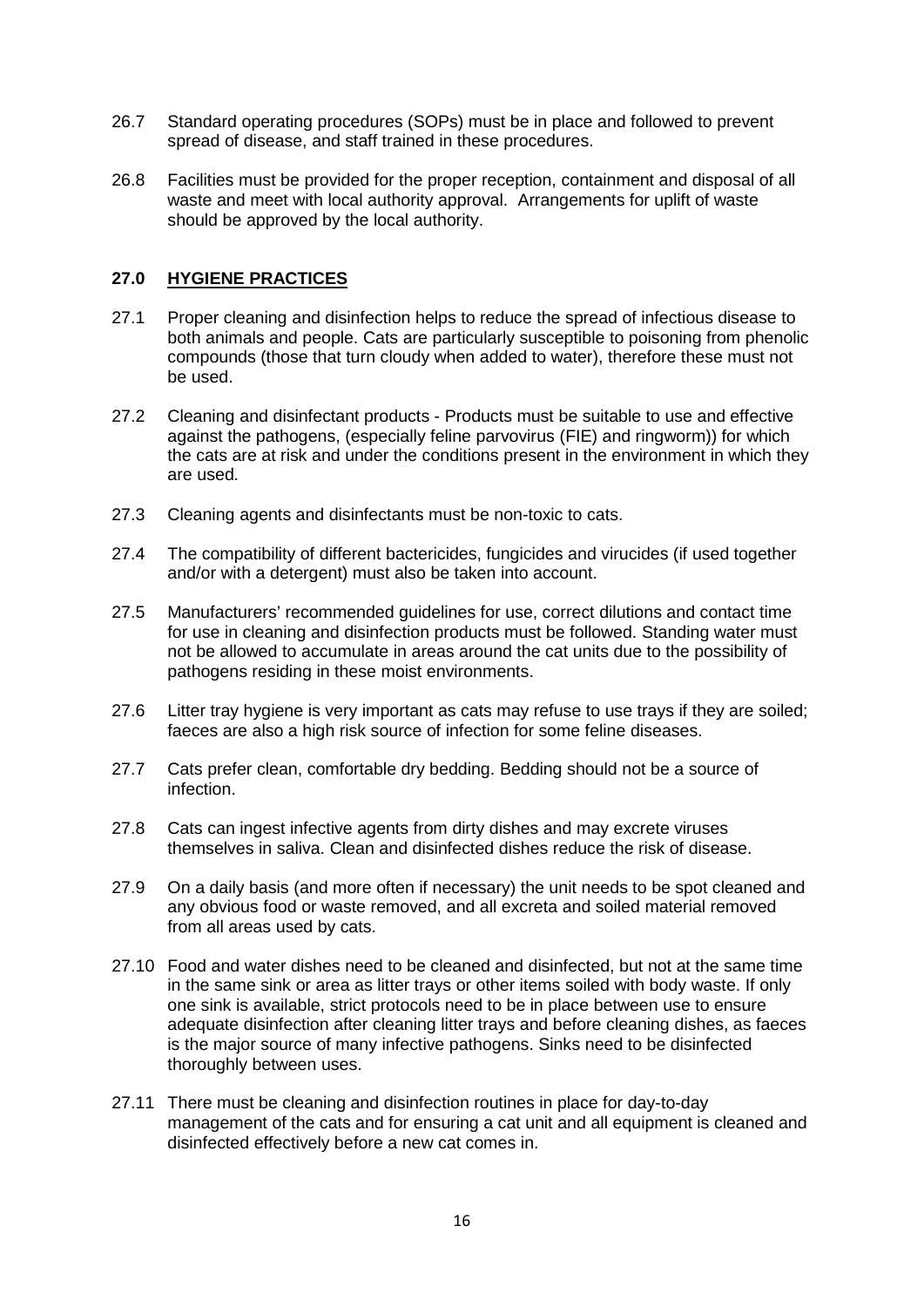- 27.12 Each unit must be supplied with its own dustpan, brush and scoop, to be used exclusively in, and kept in that unit, until departure of the cat, and then cleaned and disinfected before re-use, or disposed of prior to the next resident. Alternatively, there must be a working protocol in place for the cleaning of equipment used.
- 27.13 Litter trays must be emptied and cleaned and disinfected at least once a day, or more frequently as necessary.
- 27.14 Grooming equipment must either be cleaned and disinfected between use on different cats, or be disposable. If provided by the owner, it must only be used on that cat and must be sent home with the cat.
- 27.15 Toys and scratch posts must be cleaned and disinfected between use for different cats, disposed of, or returned to the cat's owner (if they came in with the cat).

## **28.0 VACCINATION, FLEAS, WORMS, AND OTHER PARASITES**

- 28.1 Cats coming to the cattery must have vaccinations against appropriate diseases. An up-to-date veterinary health record must be seen to ensure that cats boarded have current vaccinations against feline parvovirus (feline infectious enteritis) (FIE)) and against feline respiratory viruses (feline herpes virus and feline calicivirus). Proof of vaccination must be kept onsite for the duration of the animal's stay. Vaccination (including boosters) must have been completed, at the very least, 2 weeks before the cat's arrival in order to ensure maximum protection. Homoeopathic vaccination is not acceptable as it will not protect against infectious diseases. (Occasionally there will be veterinary advice on a specific cat regarding vaccination and its health status and this should be taken into account).
- 28.2 If owners have treated their cats for worms and fleas before entry to the cattery, the proprietor should note when this occurred and what products were used.

## **29.0 VETERINARY TREATMENT AND HEALTH CARE**

- 29.1 Access to veterinary care is vital for the cat, should it be required.
- 29.2 If medication is necessary, it should only be used for the cat for which it is prescribed and following a veterinary surgeon's instructions.
- 29.3 A veterinary practice must be appointed for the establishment. The name, address and telephone number of the establishment's veterinary service must be displayed in a prominent position for staff.
- 29.4 Where cats require wiping of eyes, grooming or other cleaning regimes, these must be carried out frequently enough to keep the cat clean and comfortable providing it is safe to do so.
- 29.5 When a cat is suspected of being ill or injured (staff should be trained to recognise when a cat requires veterinary care), a veterinary surgeon must be contacted for advice immediately. Any instructions for treatment given by a veterinary surgeon must be strictly followed with further advice sought if there is ongoing concern.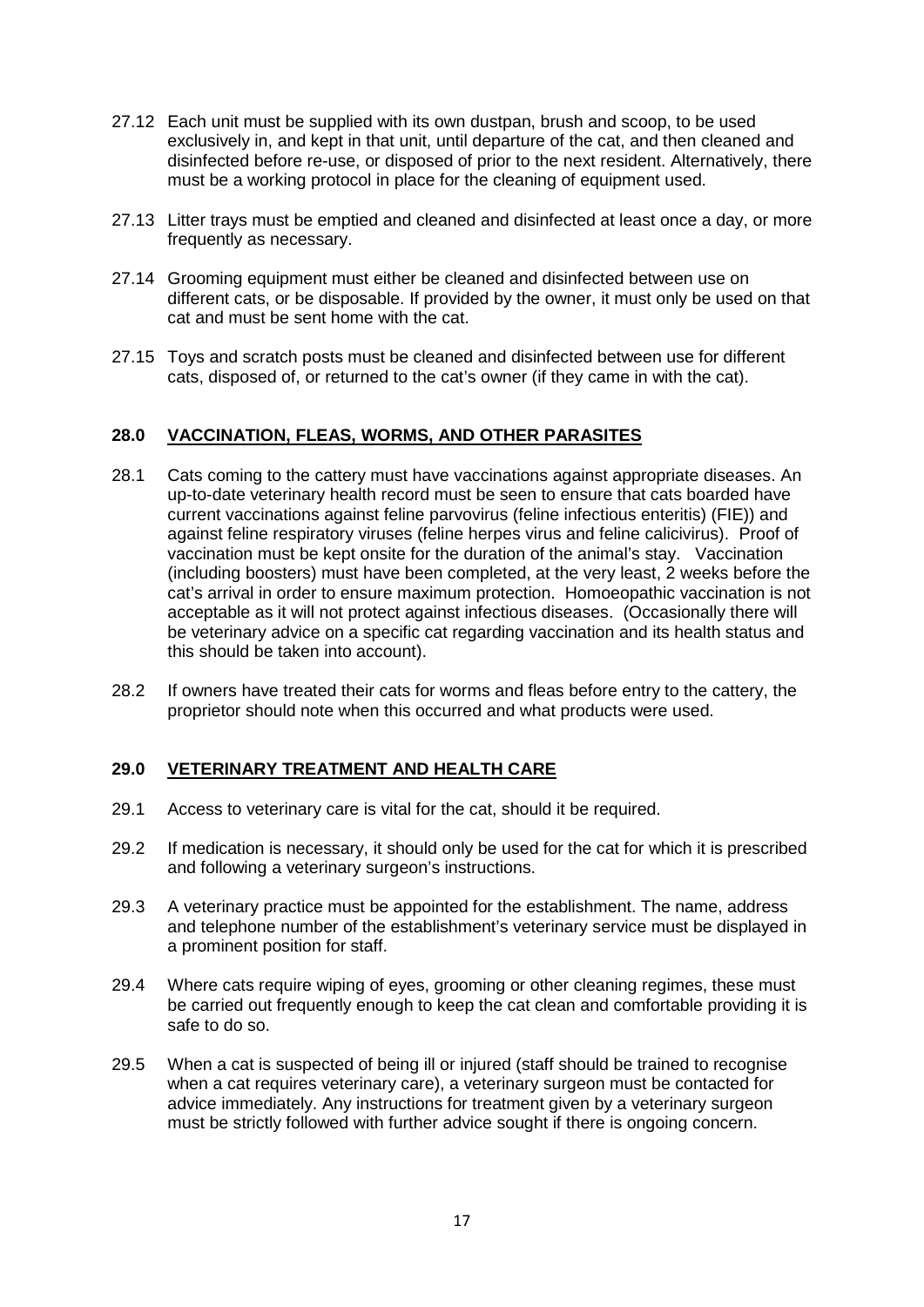29.6 Medicines must be stored safely, securely, at the correct temperature and labelled correctly according to manufacturer's instructions. Any unused medications must be returned to the owner or prescribing vet.

## **30.0 GENERAL POINTS ON CAT BEHAVIOUR**

30.1 Good welfare depends on meeting both the mental and behavioural needs of cats, as well as their physical needs. How a cat behaves can indicate how successfully an individual is coping in its environment.

Physical and mental health can affect cat behaviour. Cats are intelligent, active creatures but changes can upset them, as can being off their own territory. Some cats can become stressed or bored in a boarding situation. This can lead to poor appetite, shedding viruses or greater susceptibility to disease. Staff should be appropriately trained to recognise common behaviours and behaviour changes. A cat should never be punished as this is likely to make it more nervous or scared. A regular routine will help cats to predict what is going to happen. Ideally cats should be able to view the outdoors and have an interesting outlook. The behaviour of individual cats must be monitored on a daily basis and abnormalities or changes noted and acted upon if necessary.

- 30.2 Cats must be able to access different levels within the unit.
- 30.3 Cats must be given the opportunity for play and exercise.
- 30.4 Hiding places Hiding is a behaviour that cats can use to help them cope with changes in their environment. Cats hide to avoid interactions with other cats or people, or stressful situations. Providing cats with places to hide can reduce stress and can be as simple as providing a cardboard box, an igloo-type bed or other structures within the unit.
- 30.5 Play encouraging cats to play can be a good way of keeping them active. Cats are playful animals (but individuals vary in their desire to play) and enjoy playing with toys (especially those which mimic prey), and with people. Cats have a need to express the innate predatory behaviour which is natural for them and therefore show most interest in toys that mimic prey. Environmental enrichment such as changing toys regularly can reduce boredom.
- 30.6 Any toys provided must be safe and be disinfected between use in the cattery, or disposed of. If provided by the owner toys must be kept within that cat's unit and used solely for that cat and returned to the owner and the end of the cat's stay.
- 30.7 Scratching Cats are highly motivated to show scratching behaviour and naturally use objects to scratch to mark their territory, strengthen their muscles and sharpen their claws. Cats often prefer scratch posts tall enough for the cat to use fully stretched. Cats must be provided with suitable facilities for scratching. Any surface available for scratching must either be disinfected between use for different cats, or disposable. If provided by the owner it must be kept within that cat's unit and used solely for that cat and returned to the owner at the end of the cat's stay.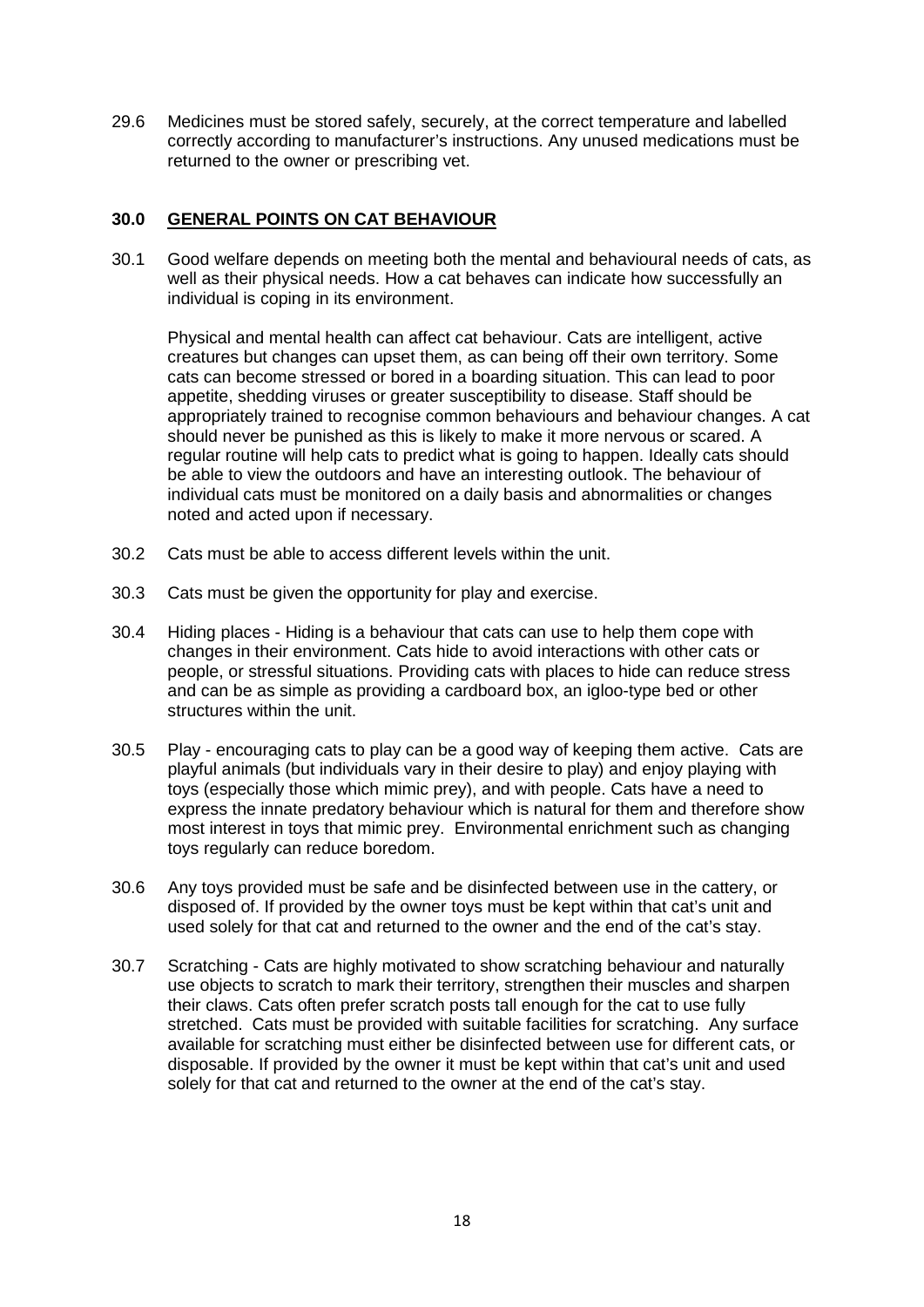## **31.0 HANDLING CATS**

- 31.1 Hygiene protocols must be observed between handling cats. Hands must be washed/ disinfected or hand sprays or alcohol gel used between handling of each cat.
- 31.2 Hand sanitiser dispensers should be available in all cat care areas and should only be used on clean hands. It should be noted that hand sanitisers are ineffective against some of the more dangerous pathogens (e.g. calicivirus) and cannot be relied upon as the sole means of hand sanitation. Washing of hands thoroughly or wearing of disposable gloves is preferable.
- 31.3 Fresh protective garments should be worn when handling vulnerable individuals. Kittens and young cats should be handled before adult cats. Protective garments must be changed and laundered with an appropriate disinfectant/ disposed of immediately after handling a cat with a suspected infectious disease.

## **32.0 LONG STAY CATS**

- 32.1 Occasionally cats stay in a boarding cattery for periods over 3 weeks and these cats require specialconsideration such as environmental enrichment, regular health checks and extra attention from staff.
- 32.2 A Standard Operating Procedure (SOP) must be in place explaining how to ensure the health and welfare of long-term stay cats.

## **33.0 NOISE**

33.1 Cat hearing is more sensitive than human hearing and thus noise levels uncomfortable for humans are likely to be very uncomfortable for cats. Excessive noise contributes to adverse behavioural and physiological responses. Cats are adversely affected by the sound of barking dogs.The cattery environment should be as calm and quiet as possible with noise producing equipment located as far away from animals as possible.Cats must not be exposed to excessive noise of barking dogs or other excessive/continuous noise.

## **34.0 COMPANY: PROVIDING THE CAT (S) WITH THE APPROPRIATE COMPANY**

34.1 It is important from a welfare perspective to ensure that any need that a cat has to be housed, with or apart from, other animals, is met. The cat is by nature a solitary animal, and contact with or seeing unfamiliar/strange cats can be very stressful.

Most adult cats will only be friendly to siblings or certain other cats they live with. Strange cats are usually avoided. Cats can find the presence of other cats very stressful and can suffer if they cannot avoid cats with whom they are not familiar or do not like. Housing cats at high densities increases the potential for them to be stressed.

34.2 Only cats from the same household may share a unit.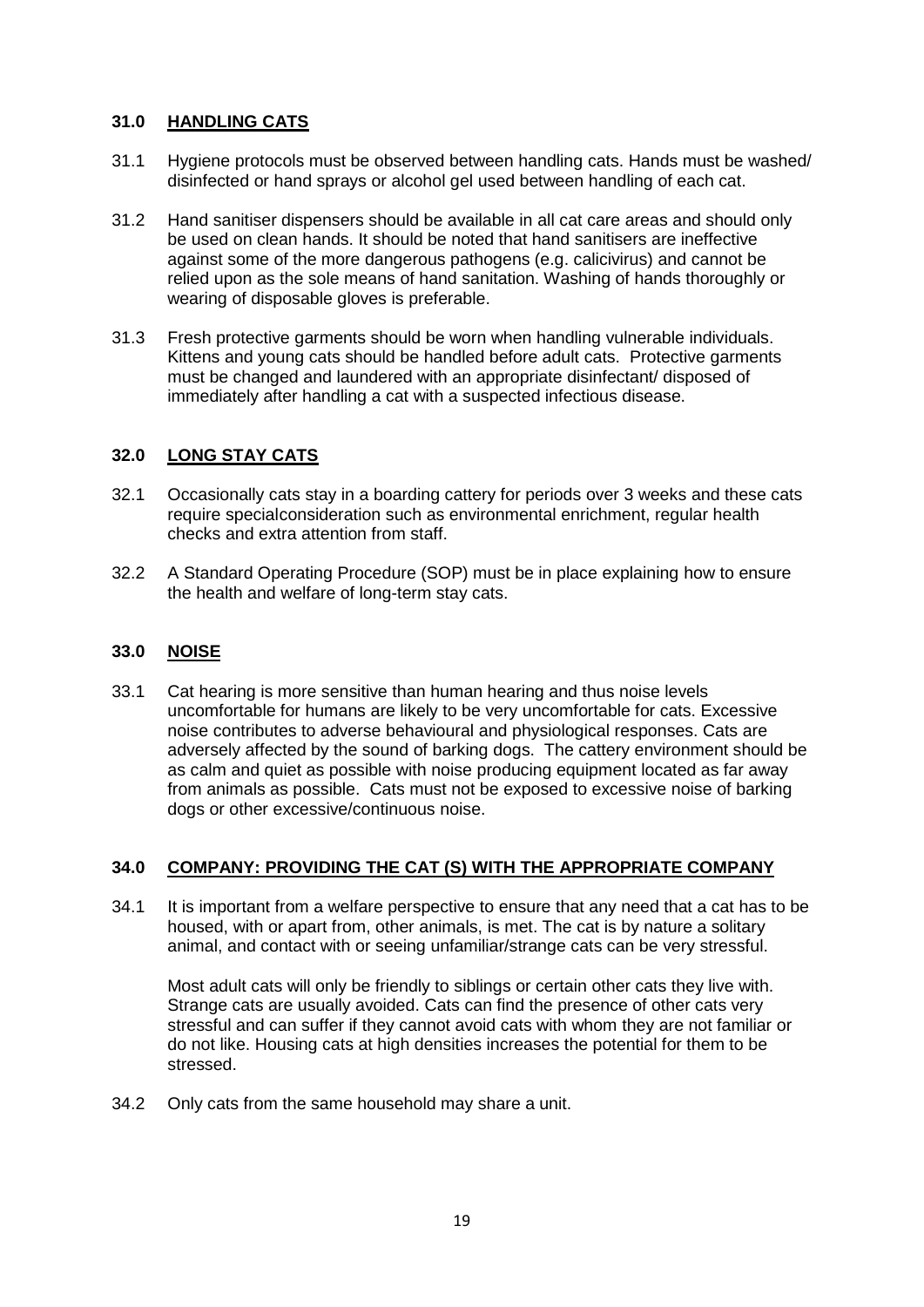- 34.3 Where possible cats must be able to avoid seeing other cats by being provided with hiding places and translucent (allowing light to pass through, but only diffusely, so that objects on the other side cannot be clearly distinguished) barriers between units. (See New Build).
- 34.4 Cats from different units must not share exercise runs or an exercise area either at the same time or sequentially.
- 34.5 Human company and interactions **-** most cats enjoy and benefit from human company, but prefer to interact with people on their own terms. Cats socialised to humans can find human company stimulating and may show signs of stress when this interaction is decreased. However, other cats will prefer minimum contact. Cattery staff should find out from the owner and monitor each cat to ascertain how much human contact it wants and adapt to provide this.A cat should never be forced to interact with a person/people, and a facility should be provided for a cat to avoid people should they wish.
- 34.6 Scruffing of cats (picking up a cat by the scruff of its neck) should not be done except as an absolute last resort. Cats must always be handled humanely and appropriately to suit the requirements of the individual cat.

## **35.0 MULTI-CAT UNITS**

- 35.1 Proprietors have a responsibility to monitor units where more than 1 cat is housed. Even though these cats originate from the same household, cats sharing a home may not necessarily get on well, especially when confined. Therefore proprietors must monitor cats to ensure that they are not experiencing stress/distress/aggression from another cat. Only cats from the same household can share a unit.
- 35.2 For any multi-cat unit (cats from the same home) cats must be monitored and consent obtained from the owner for separating cats, should problems arise (e.g. cats fighting or 'stressed').
- 35.3 There must be multiples of all resources (food and water bowls, litter trays and sleeping areas, depending on the number of cats, to ensure that some cats cannot monopolise resources and prevent the others from accessing them.
	- A separate bed must be provided for each cat;
	- A separate hiding place must be provided for each cat e.g. a cardboard box, igloo bed;
	- Separate feeding bowls (not double feeders) must be provided for each cat;
	- Several sources of water must be provided if multiple cats are housed.

## **36.0 KEEPING RECORDS**

36.1 A register must be kept of all cats boarded and available to key members of staff and to local authority inspectors if requested. Records should be backed up and records kept for a minimum of 24 months. It is also useful to know if cats are insured, should problems occur.

The information kept must include the following:

- o Actual date of arrival and departure.
- o Name, sex, description of cat and microchip number.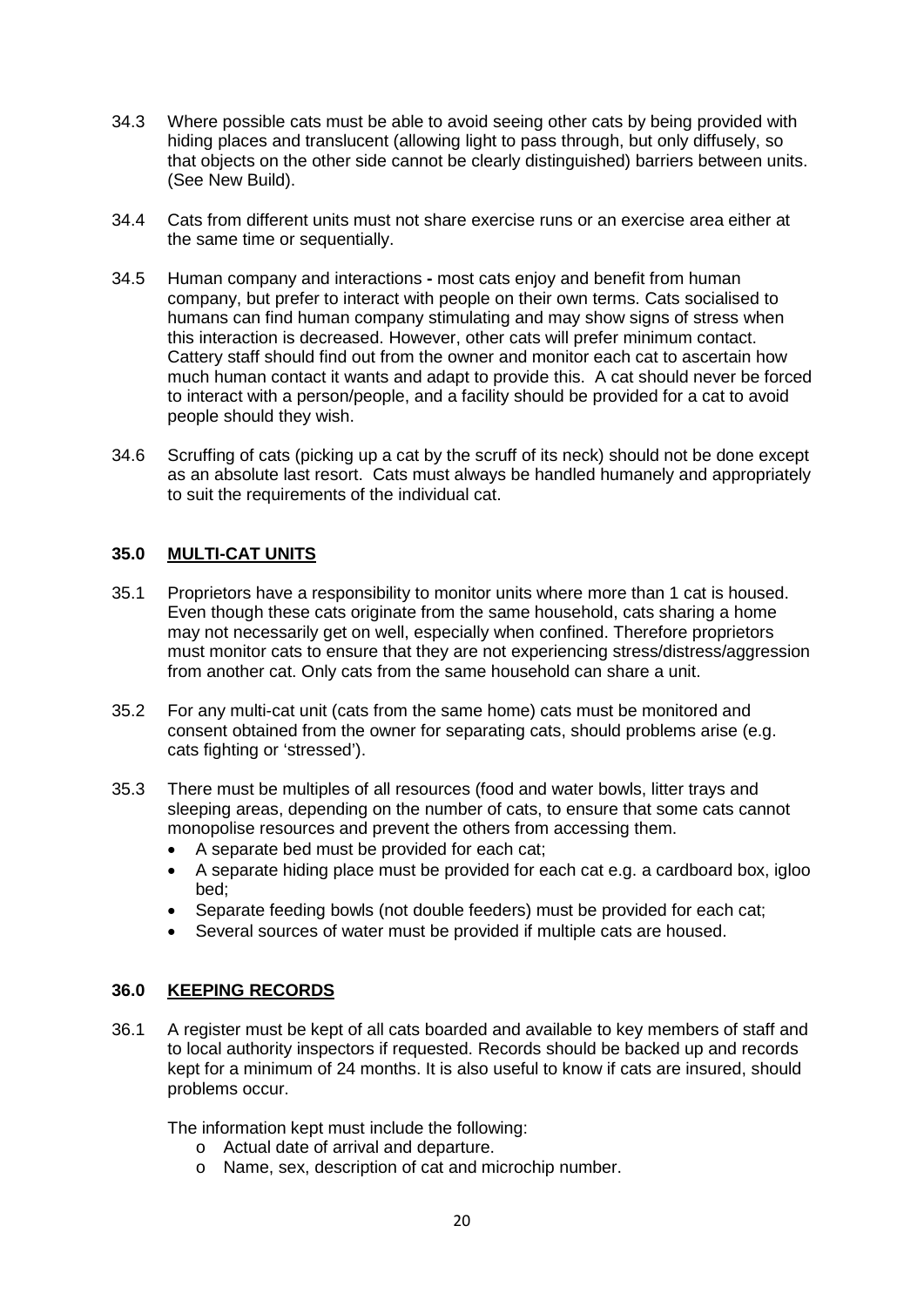- o Number of cats sharing from same household.
- o Name, address, phone number and email of owner (including emergency contact details).
- o Name, address, email and phone number of emergency local contact (who is able to take the cat if necessary).
- o Cat's veterinary surgeon.
- o Cat's diet and relevant requirements.
- o Cats' relevant medical history.
- o Consent forms e.g. veterinary treatment, consent to share or separate cats if needed, record of baskets/toys etc. left at the cattery (Check vet consent forms i.e. own vet or designated vet if not in area).
- o Record of vaccination.
- o Any medical treatment must be recorded and visible to prevent misdosing.

## 37.0 **FIRE AND OTHER EMERGENCIES**

- 37.1 Fire and electrical safety certificates should be available for inspection.
- 37.2 There must be a written emergency plan (agreed by the local authority) which must be on display and known to staff. This should include an Emergency and Evacuation Plan including instructions on where staff and cats are to be evacuated to in the event of emergencies such as fire or flooding. An emergency telephone list should include fire, police and vets. A contingency plan is also required should the premises be destroyed or uninhabitable.
- 37.3 Premises and activities must be risk assessed (including fire). These risk assessments must be recorded and relayed and understood by all staff.
- 37.4 Firefighting equipment must be provided, maintained in good working order (maintenance must be evident and should show date checked) and easily accessible.
- 37.5 Fire exits must be clearly marked and access left unrestricted.
- 37.6 The premises must comply with current legislation with regards to electricity and gas (if connected). A model Emergency and Evacuation Plan is attached as Annex B.

#### **38.0 HOLDING UNITS FOR TEMPORARY HOUSING**

- 38.1 Routine use of holding units is not recommended as they are small (minimum size should be 1 m in each dimension) and are an additional source of cross infection to cats.
- 38.2 Holding pens should only be used in exceptional circumstances ideally for no longer than 12 hours and not in areas where other cats are housed.
- 38.3 The licensed capacity of the cattery does not include holding pens.
- 38.4 If, in an emergency, holding units/pens are used, they must not be sited in the reception. Cats must be provided with a bed, litter tray, food and water.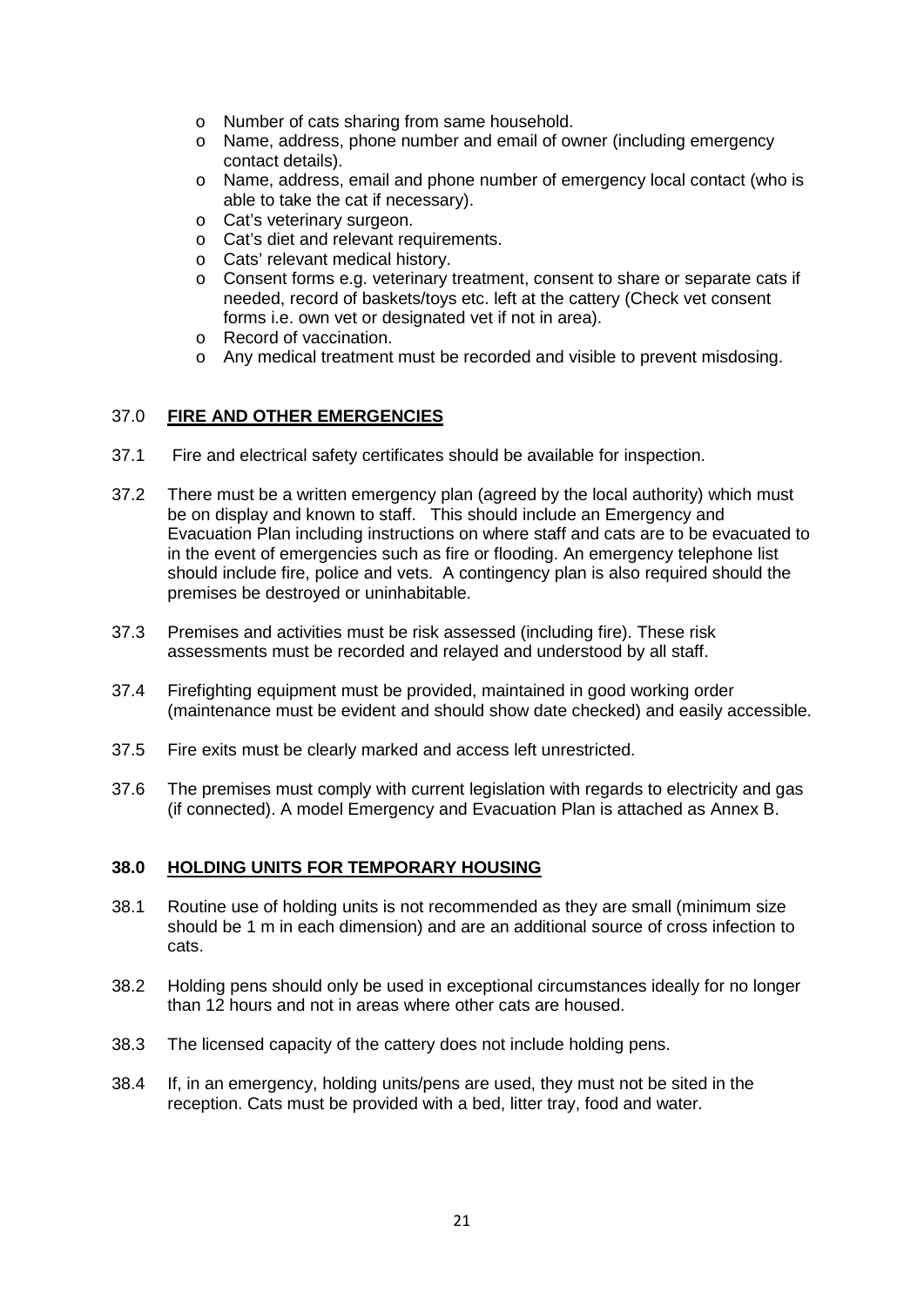## **39.0 TRANSPORTATION OF ANIMALS**

- 39.1 Transportation can increase risk for cats, both of disease (from unclean vehicles or carriers) or of escape. A vehicle can be viewed as an extension of the premises and therefore the same principles of hygiene, care and disease control apply. If the journey is long, appropriate resources must be provided.
- 39.2 Any transport legislation must be complied with.
- 39.3 Cats must be secured in durable carrying baskets any time they are transported/carried outside the cat unit (A spare cat carrier should be kept at the cattery for situations where owners do not arrive with their cat in a secure carrier).
- 39.4 All vehicles and equipment must be kept clean and disinfected after each collection or delivery.
- 39.5 Cats must not be left in vehicles except for transportation.

## **40.0 NEW BUILD**

- 40.1 As knowledge and materials change, recommendations for better construction and care can change. For anyone undertaking a new build cattery the following advice and recommendations must be followed. When replacing (or adding to) parts of an existing cattery, new build guidance must be followed.
- 40.2 Cat units **-** previous smallest size units (for 1 cat) are considered difficult to clean and manage efficiently.Having 2 cat size units gives much greater flexibility for the cattery. Sleeping accommodation sizes for new build the smallest unit must be large enough for up to 2 cats and to allow for adequate staff space for cleaning.

#### 40.3 **Size of full height walk-in unit sleeping accommodation (minimum size must be as below i.e. 2 cats)**

|                 | Minimum area          | <b>Smallest dimension</b><br>must be a minimum<br>of: | Minimum height |
|-----------------|-----------------------|-------------------------------------------------------|----------------|
| Up to two cats  | 1.5 <sup>m²</sup>     | 1.2 m (e.g. 1.2 m x<br>1.25 m wide)                   | 1 m            |
| Up to four cats | $1.9 \; \mathrm{m}^2$ | 1.2 m (e.g. 1.2 m x<br>$1.6$ m wide)                  | 1 m            |

#### 40.4 **In new build**

Penthouse accommodation measurements for the exercise run must be taken from the front of the sleeping accommodation/box, not under the box. When measuring floor area, shelving areas must not be included. The box must be 0.9 m off the ground both to enable the area underneath to be cleaned effectively, and to enable a person to reach inside to clean the walls and ceiling of box.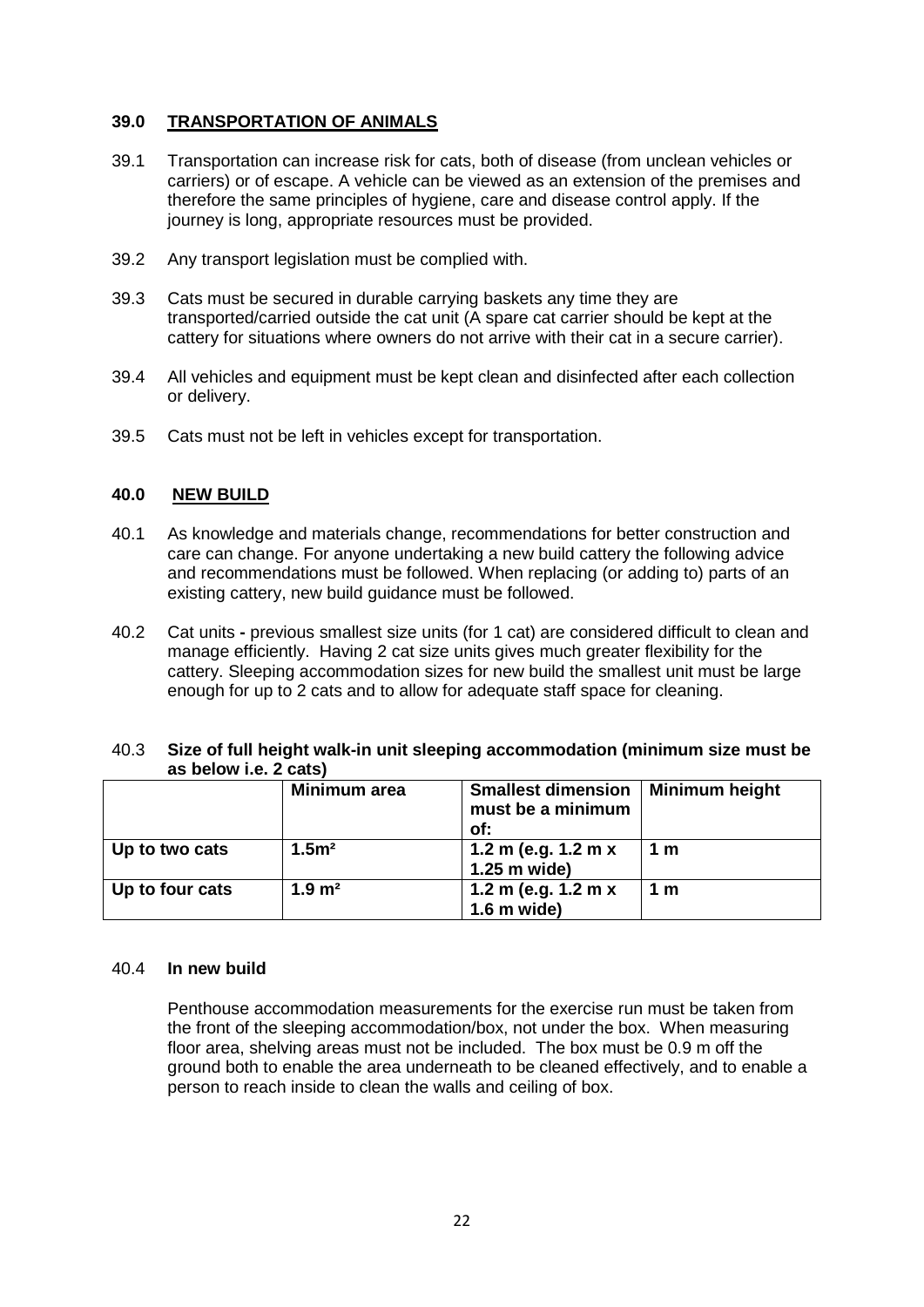**Size of penthouse sleeping accommodation (the minimum size must be as below i.e. 2 cats)**

|                 | Minimum area      | <b>Smallest dimension</b><br>must be a minimum<br>of: | Minimum height |
|-----------------|-------------------|-------------------------------------------------------|----------------|
| Up to two cats  | 1.1 <sup>m²</sup> | $0.9$ m (e.g. $0.9$ m<br>deep $x 1.2$ m wide)         | 1 m            |
| Up to four cats | $1.7 \text{ m}^2$ | $0.9$ m (e.g. $0.9$ m<br>deep $x 1.9$ m wide)         | 1 m            |

Penthouse accommodation has a number of drawbacks in the cleaning and management of the cat and the units. Cleaning adequately under the box can be difficult. The box must not be too deep, or the internal height of the sleeping box too high, in order to be able to clean it. Cleaning inside the sleeping box can be difficult and health and safety issues arise if the person doing the cleaning has to climb on a stool or climb into the box to reach the top or back. Cats in the box are at face height which could be potentially dangerous with an aggressive cat. Very young, old/infirm or disabled cats may find the ramp difficult /dangerous. It is advisable to have at least one full height unit for use for blind, old, infirm or severely disabled cats, or suitable provision made for these cats.

Insulated sleeping box raised off the ground



Pre-2013 standard with space under the box taken into the overall footprint allowance



The 2013 standard requires that a minimum distance of 1.85m is given from the front of the sleeping unit. The space under the sleeping area is not to be taken into the overall footprint allowance for exercise run space.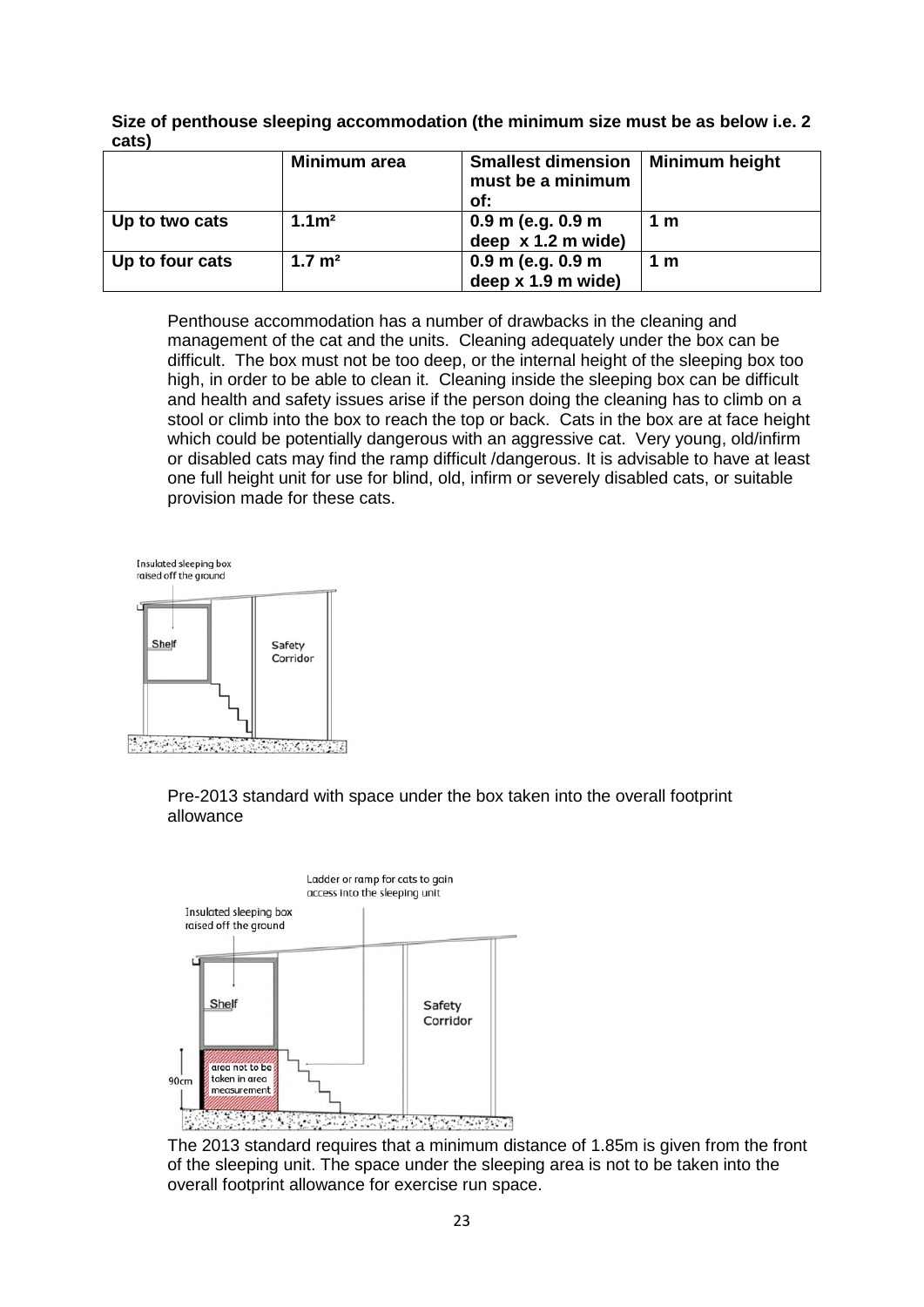#### 40.5 **Exercise area sizes**

| Full height, walk in units and penthouse accommodation (the minimum size must be |
|----------------------------------------------------------------------------------|
| as below i.e. 2 cats)                                                            |

|                 | Minimum area      | <b>Smallest dimension</b><br>must be a minimum<br>of: | <b>Minimum height</b> |
|-----------------|-------------------|-------------------------------------------------------|-----------------------|
| Up to two cats  | $2.2 \text{ m}^2$ | 1.20 m (e.g. $1.2$ m<br>x 1.85 m                      | 1 m                   |
| Up to four cats | $2.8 \text{ m}^2$ | 1.20 m (e.g. 1.20 m<br>deep x 2.35m wide)             | 1 m                   |

- 40.5 Sneeze barriers In new build sneeze barriers must be at a minimum, translucent (Allowing light to pass through, but only diffusely, so that objects on the other side cannot be clearly distinguished) to reduce stress caused by cats seeing one another. Opaque barriers are acceptable but may cut down on the light entering the cattery.
- 40.6 Gaps between units Where gaps between units are used as disease control, one side of the gap must have a full height, full width translucent sneeze barrier.
- 40.7 Hygiene facilities In new build there must be separate sinks for cleaning of litter trays and feeding utensils.
- 40.8 Noise If a new cattery is being built near existing kennels serious consideration must be given to positioning of the building to minimise the level of noise from the dogs which can be very stressful to cats.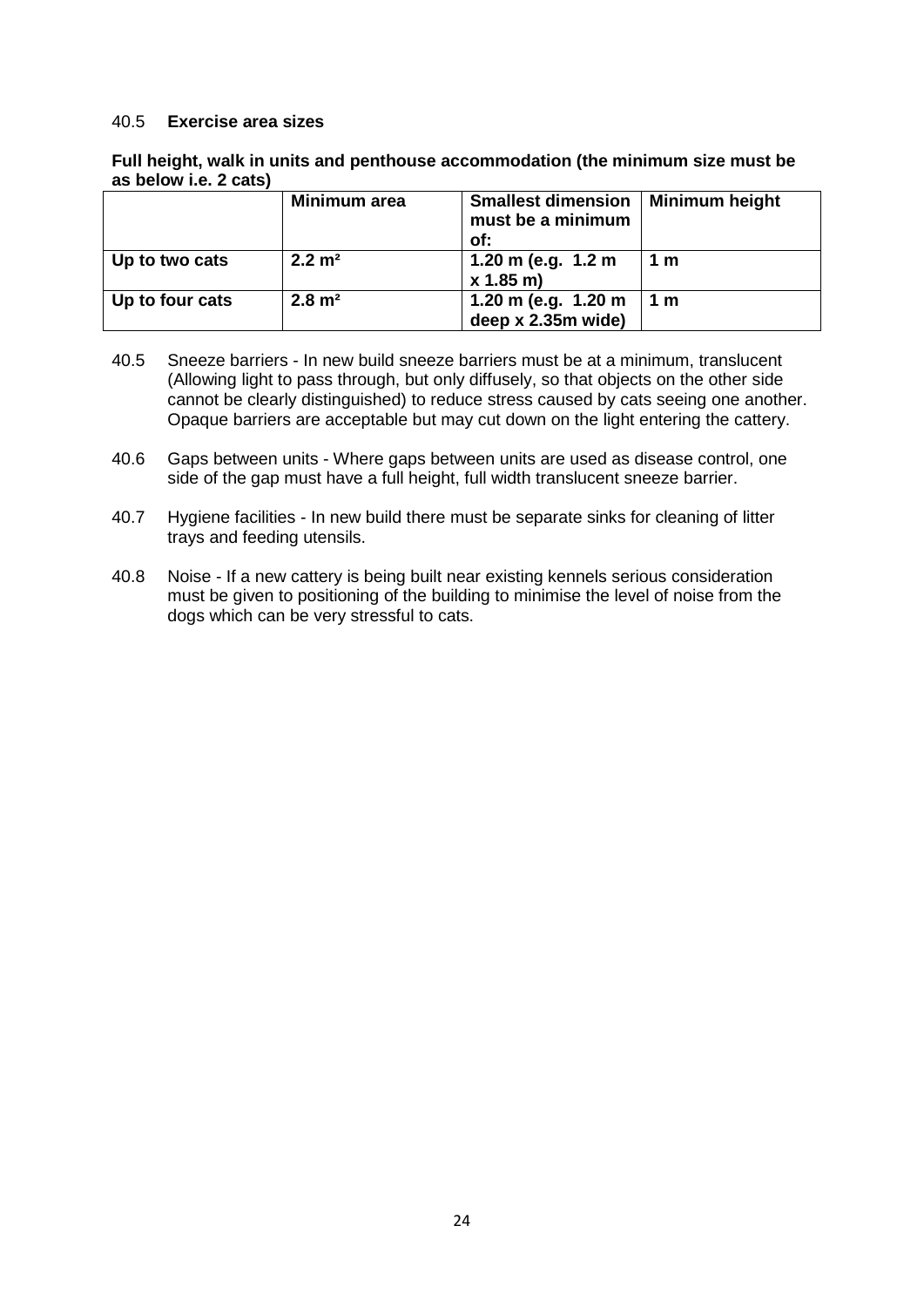## **Annex A: Cattery Design**

**Outdoor –** catteries with indoor sleeping accommodation and individual covered outdoor exercise runs – accessed individually from a covered outdoor safety corridor.

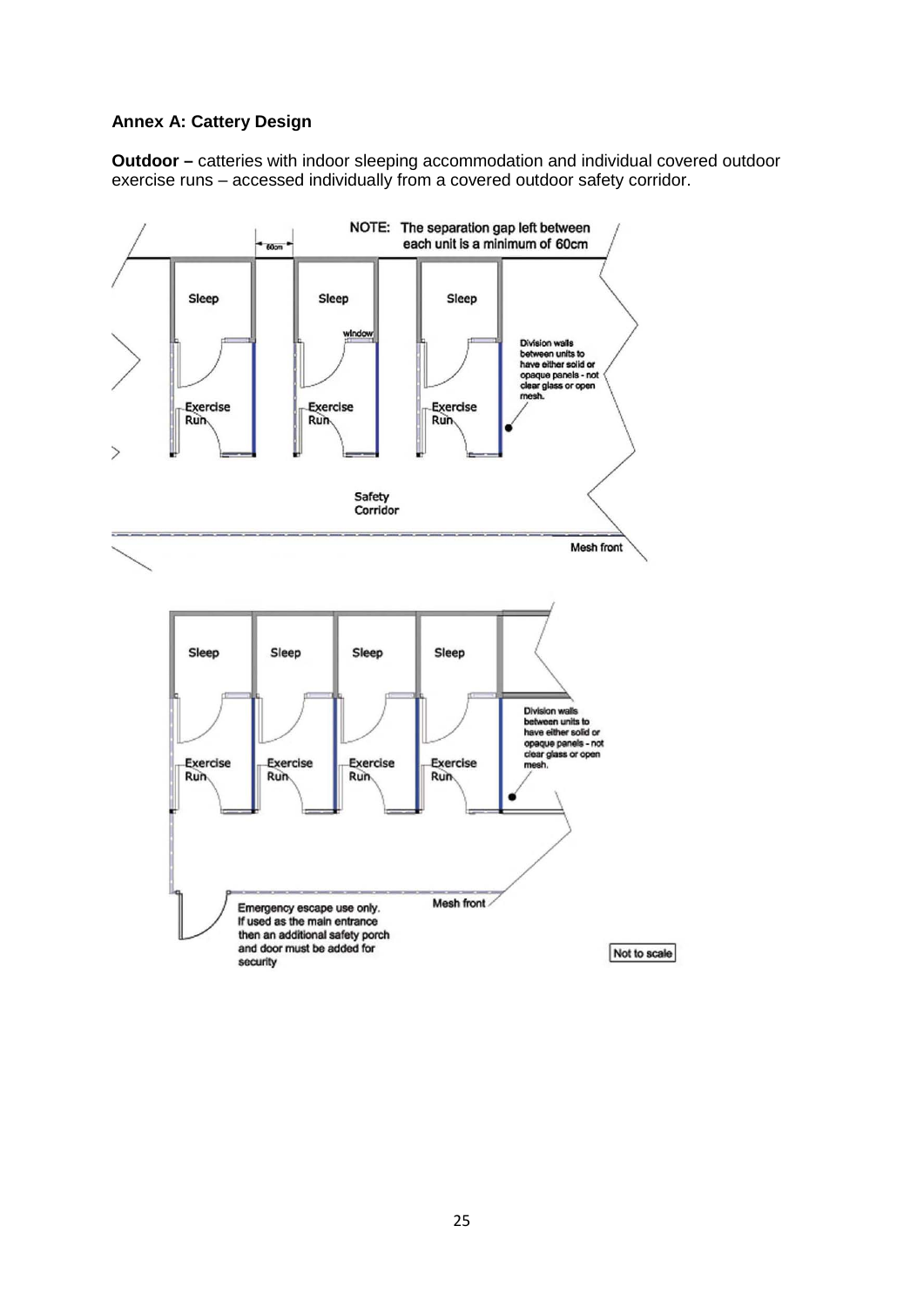**Semi-outdoor/indoor –** catteries with indoor sleeping accommodation and individual covered outdoor exercise runs – usually accessed individually from a common indoor safety corridor.



2013 minimum size (suitable for up to 2 cats): Sleep -  $1.5m^2$  (1.2m x 1.25m)<br>Run -  $2.2m^2$  (1.2m x 1.85m)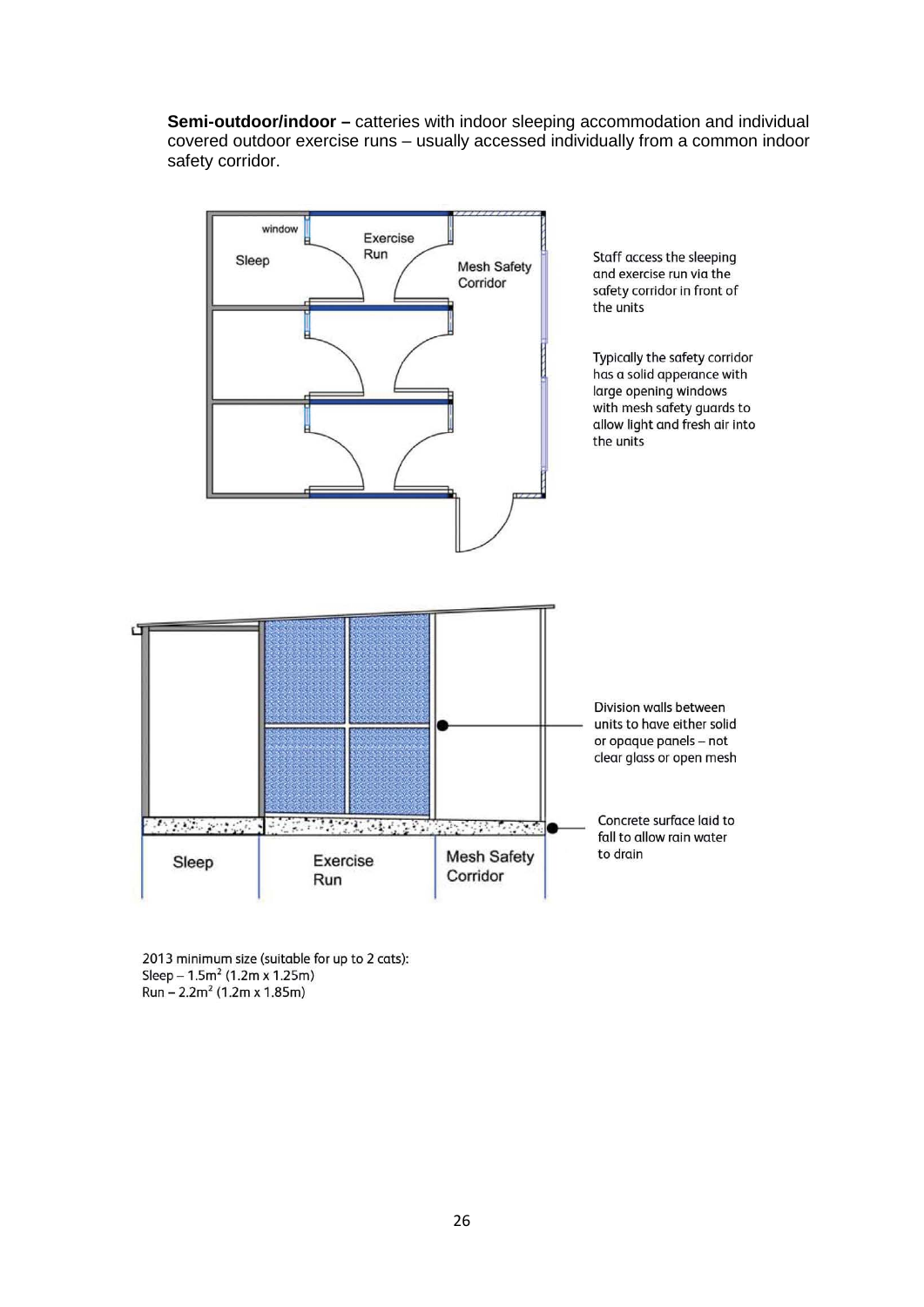**Totally indoor –** catteries with indoor sleeping accommodation and indoor exercise runs – usually accessed individually from a common indoor corridor.